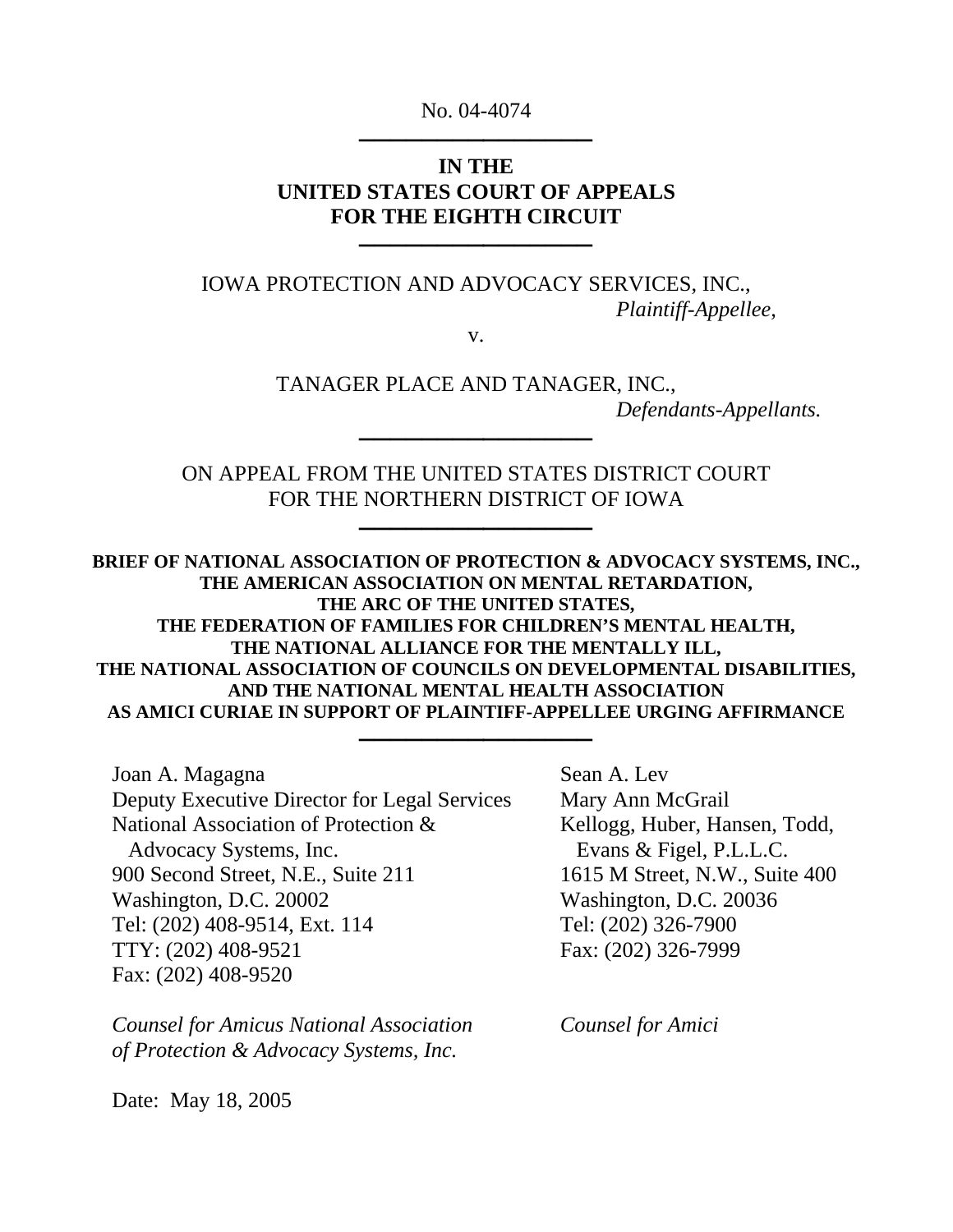# **TABLE OF CONTENTS**

| I. Congress Enacted PAIMI In Response To Findings Of<br>Widespread Abuse And Neglect Of Individuals With Mental                                                                               |
|-----------------------------------------------------------------------------------------------------------------------------------------------------------------------------------------------|
| II. The Access Authority Provided By PAIMI Has Enabled The<br>P&As To Conduct Effective Investigations And Prevent Or<br>Remedy Abuse And Neglect In Institutional Settings  15               |
| III. The Facts Of This Case Provided An Ample Basis For The<br><b>Iowa P&amp;A To Exercise Its Congressionally Mandated Powers</b><br>To Ensure The Safety And Well-Being Of Individuals With |
|                                                                                                                                                                                               |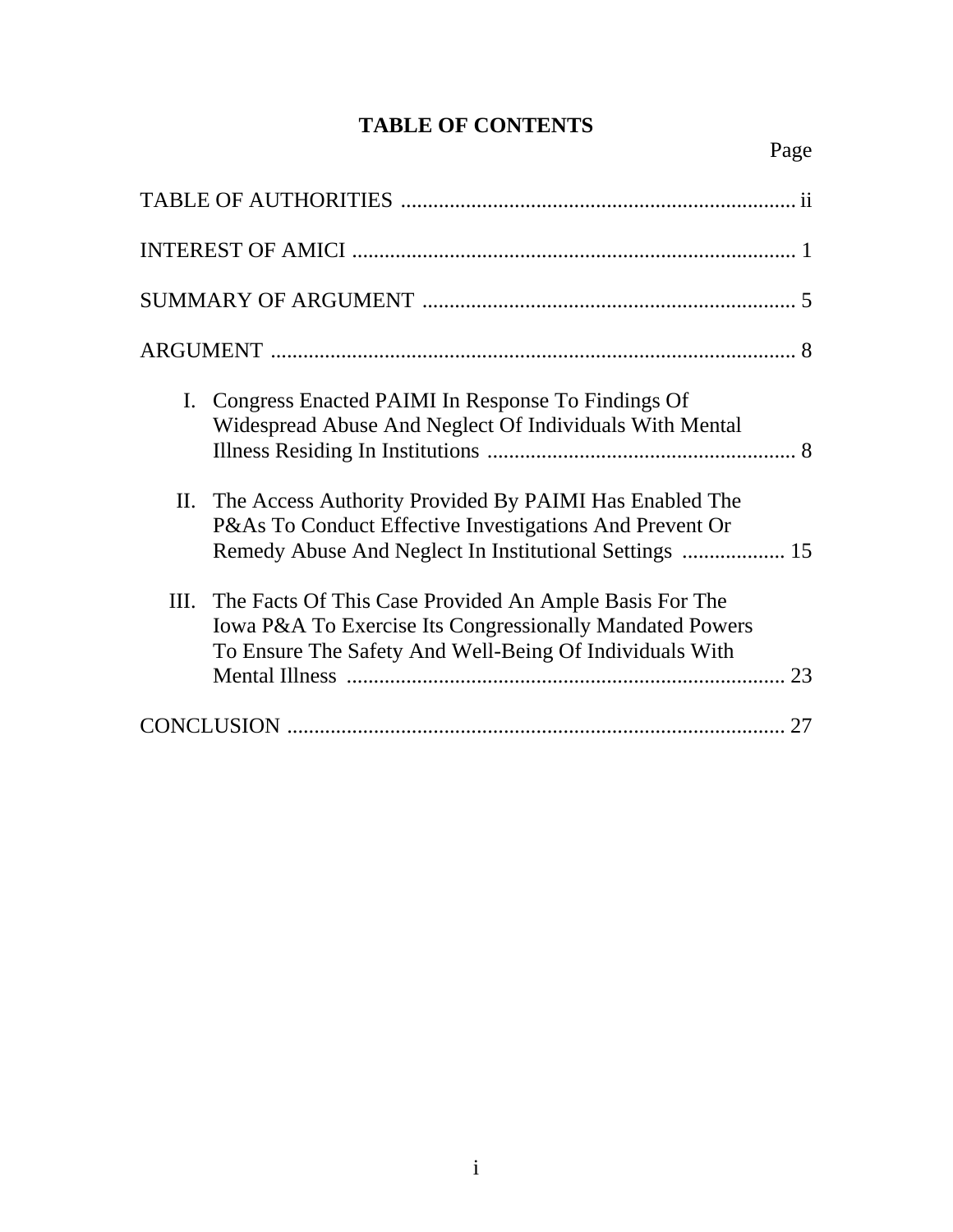## **TABLE OF AUTHORITIES**

| <b>Cases</b>                                                                                                                     | Page |
|----------------------------------------------------------------------------------------------------------------------------------|------|
|                                                                                                                                  |      |
| Iowa Prot. & Advocacy Servs., Inc. v. Gerard Treatment Programs,                                                                 |      |
| Mississippi Prot. & Advocacy Sys., Inc. v. Cotton, No. J87-0503(L),<br>1989 WL 224953 (S.D. Miss. Aug. 7, 1989), aff'd, 929 F.2d |      |
|                                                                                                                                  |      |
| United States v. Jamison-McKames Pharms., Inc., 651 F.2d 532                                                                     | 14   |

# **Constitution, Statutes, and Rules**

| Developmental Disabilities Assistance and Bill of Rights Act of 2000, |
|-----------------------------------------------------------------------|
| Federal Mine Safety and Health Act of 1977, 30 U.S.C. §§ 8701         |
| Protection and Advocacy for Individuals with Mental Illness Act,      |
|                                                                       |
|                                                                       |
|                                                                       |
|                                                                       |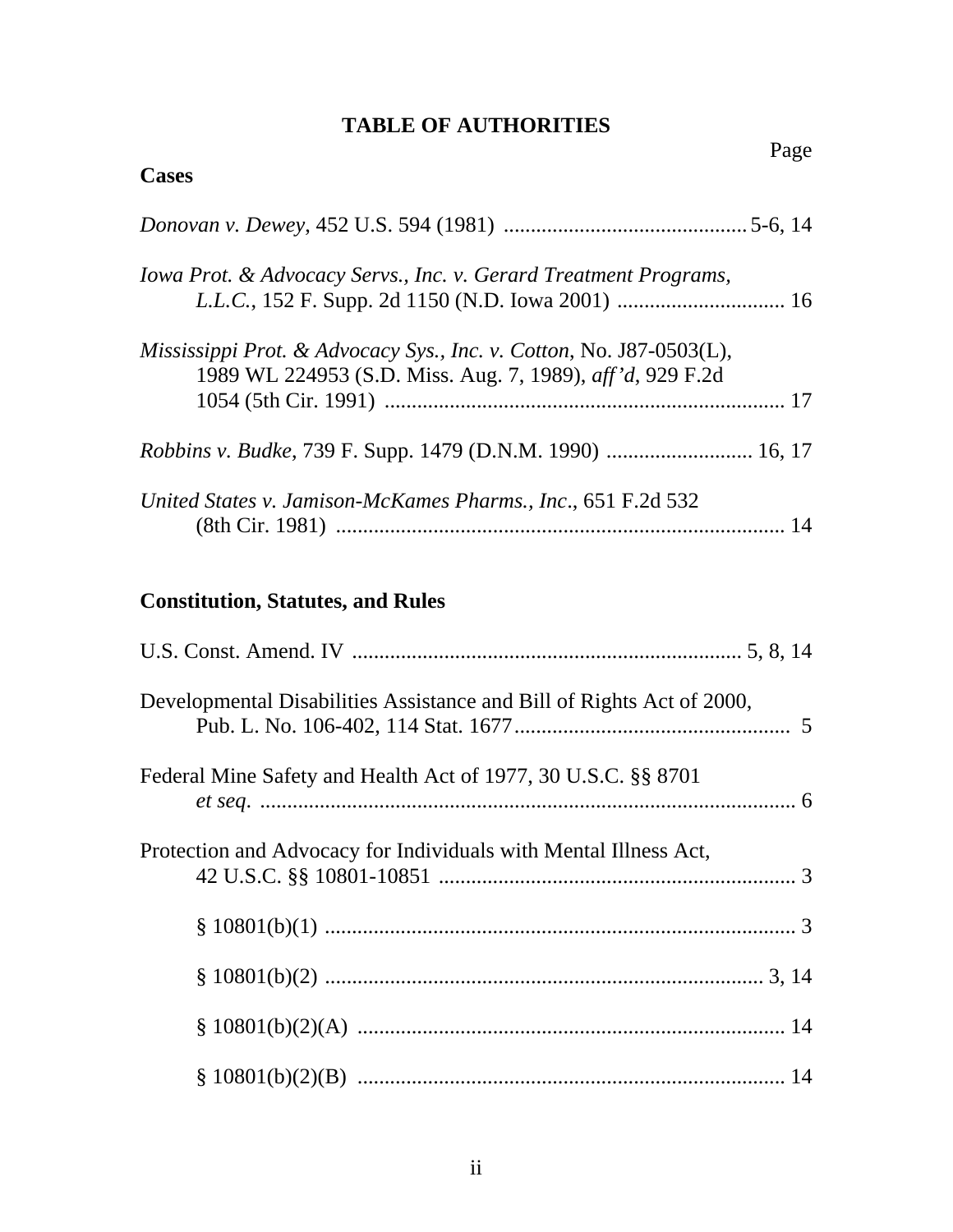| Youth Drug and Mental Health Services Act, Pub. L. No. 106-310, |  |
|-----------------------------------------------------------------|--|
|                                                                 |  |

|--|--|--|--|--|

# **Congressional Materials**

| Care of Institutionalized Mentally Disabled Persons: Joint Hearings |
|---------------------------------------------------------------------|
| Before the Subcomm. on the Handicapped of the Senate Comm.          |
| on Labor and Human Resources, and Subcomm. on Labor,                |
| Health and Human Services, Education and Related                    |
| Agencies of the Senate Comm. on Appropriations,                     |
|                                                                     |
| Appendix, Staff Report on the Institutionalized Mentally            |
|                                                                     |
|                                                                     |

# **Other Materials**

Equip for Equality:

| Abuse Investigation Unit, Report: Lincoln Developmental                                                                                                                                   |  |
|-------------------------------------------------------------------------------------------------------------------------------------------------------------------------------------------|--|
| Center – The Politics of Closing a State Institution:                                                                                                                                     |  |
| Vulnerable People Fall Victim to Special Interests,                                                                                                                                       |  |
| <i>available at http://www.equipforequality.org/</i>                                                                                                                                      |  |
|                                                                                                                                                                                           |  |
| Press Release, Equip for Equality Calls for the Closure of the<br>Choate Developmental Center (Feb. 25, 2005), available<br><i>at</i> http://www.equipforequality.org/news/pressreleases/ |  |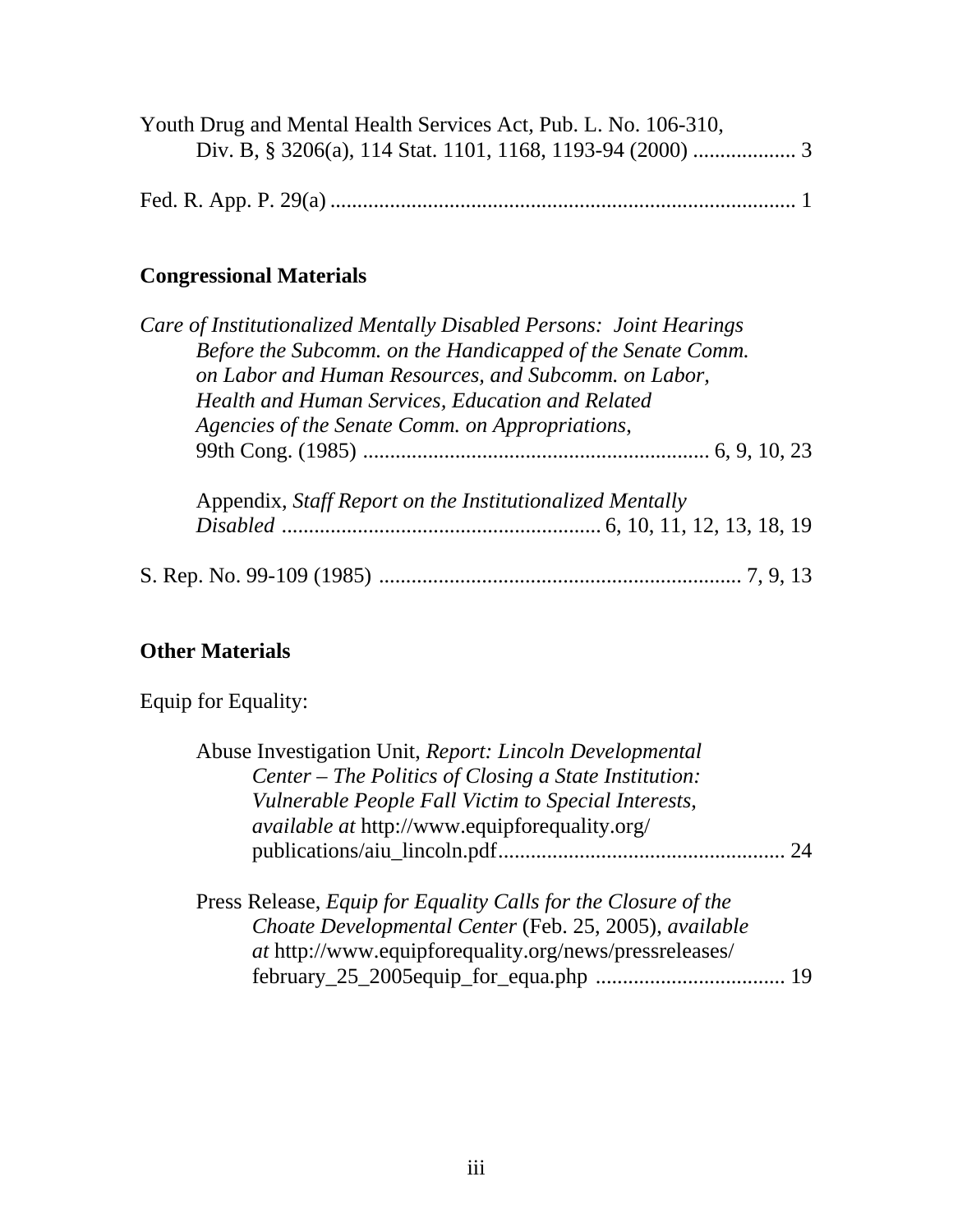| Press Release, Equip for Equality Response to Governor Ryan's<br>Press Release (February 4, 2002) on Lincoln<br>Developmental Center (Feb. 4, 2002), available at<br>http://www.equipforequality.org/news/pressreleases/                                                                                           |  |
|--------------------------------------------------------------------------------------------------------------------------------------------------------------------------------------------------------------------------------------------------------------------------------------------------------------------|--|
|                                                                                                                                                                                                                                                                                                                    |  |
| Special Report, Clyde Choate Developmental Center: How An<br>Archaic System Results in Tragic Consequences for<br>People with Disabilities (2005), available at<br>http://www.equipforequality.org/publications/aiu_choate.                                                                                        |  |
|                                                                                                                                                                                                                                                                                                                    |  |
| Letter from R. Alexander Acosta, Ass't Attorney General, Civil<br>Rights Division, U.S. Dep't of Justice, to Gov. Arnold<br>Schwarzenegger, State of California, Re: Metropolitan State<br>Hospital, Norwalk, California (Feb. 19, 2004), available at<br>http://www.usdoj.gov/crt/split/documents/metro_hosp_find |  |
| Zeke MacCormack, Advocated Gain Access to Lockup: Kerr County<br>Juvenile Facility Will Let Them Investigate Complaints, San                                                                                                                                                                                       |  |
| National Association of Protection and Advocacy Systems, Inc.,<br>2004 Annual Report (2004), available at<br>http://www.napas.org/I-6/2004Report.pdf  7, 17, 18, 21, 22                                                                                                                                            |  |
| Protection and Advocacy, Inc.:                                                                                                                                                                                                                                                                                     |  |
| Investigations Unit, The Legal Hazard of Prone Restraint:<br>Positional Asphyxiation (Apr. 2002), available at                                                                                                                                                                                                     |  |
| Newsletter Issue No. 87 (Spring 2004), available at<br>http://www.pai-ca.org/NEWSLTRS/Issue87/                                                                                                                                                                                                                     |  |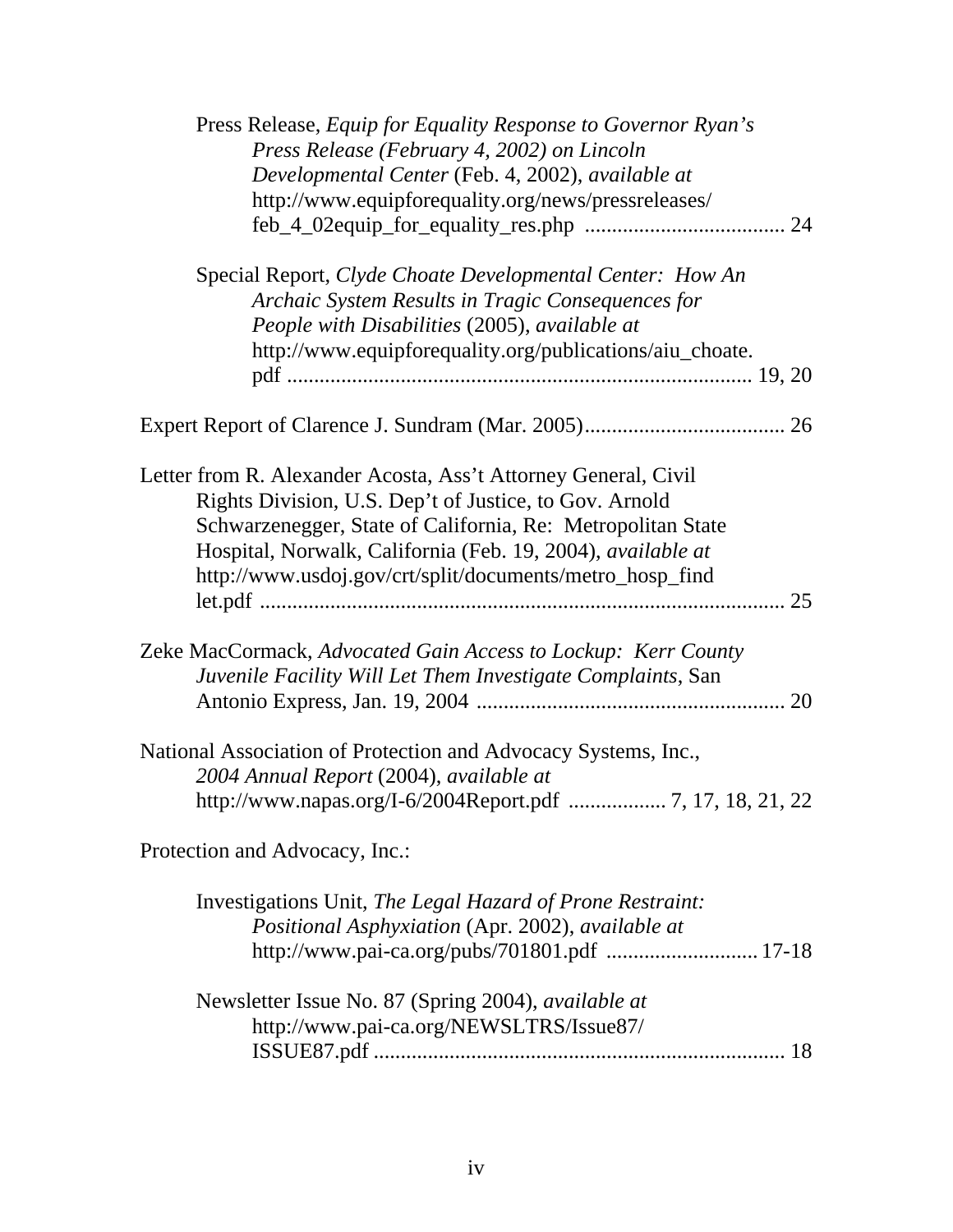# Glenda Taylor:

| Behind Closed Doors, Kerrville Daily Times, Jan. 14, 2004  20, 21                                                                                                        |  |
|--------------------------------------------------------------------------------------------------------------------------------------------------------------------------|--|
| Complaints at Juvenile Facility Investigated, Kerrville Daily                                                                                                            |  |
| Detention Center Violates State Rules, Kerrville Daily Times,                                                                                                            |  |
| Witnesses Detail Alleged Abuse, Kerrville Daily Times, Jan. 15,                                                                                                          |  |
| Virginia Office for Protection and Advocacy:                                                                                                                             |  |
| Investigation Report: An Investigation Into the Neglect of SH,<br>Case No. 02-0354 (Sept. 12, 2003), available at<br>http://www.vopa.state.va.us/Investigations/Neglect  |  |
| PAIMI Program Annual Program Performance Report<br>(Dec. 30, 2003), available at http://www.vopa.state.va.<br>us/Reports/2003%20Reports/PAIMI%20Final%20%20F             |  |
| <b>PAIMI Program Annual Program Performance Report</b><br>(Dec. 29, 2004), <i>available at http://www.vopa.state.va.</i><br>us/Reports/2004%20Reports/FY%2004%20%20PAIMI |  |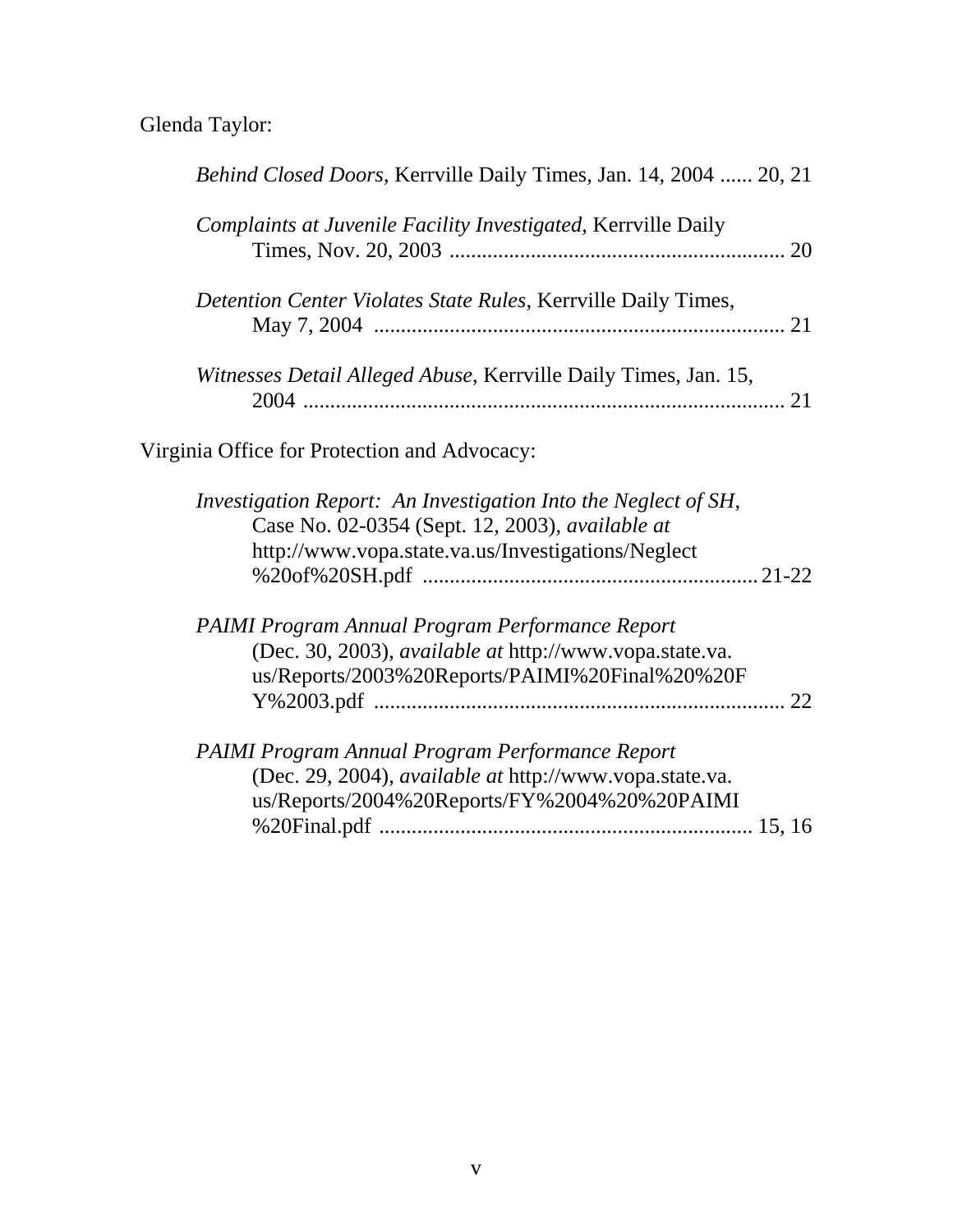### **INTEREST OF AMICI <sup>1</sup>**

Amici are the National Association of Protection and Advocacy Systems, Inc. ("NAPAS"), the American Association on Mental Retardation, The Arc of the United States, the Federation of Families for Children's Mental Health, the National Alliance for the Mentally Ill, the National Association of Councils on Developmental Disabilities, and the National Mental Health Association.

Amici include the foremost organizations in the nation representing parents of children with serious emotional disturbance, family members of individuals with mental illness and mental retardation, children and adults with mental disabilities, and professionals who treat children and adults with mental disabilities. Amici include organizations representing the families of children who live in residential treatment centers like Tanager Place and professionals who work in such facilities.

These organizations are uniquely positioned to speak to the policy issues raised by this case. Amici have considerable experience with the abuse and neglect of individuals with mental disabilities by care providers, the need for independent advocates to investigate possible instances of abuse

 $\overline{a}$ 

<sup>&</sup>lt;sup>1</sup> Pursuant to Federal Rule of Appellate Procedure 29(a), counsel for amici is authorized to state that appellants, appellee, and intervenor United States consent to the filing of this brief.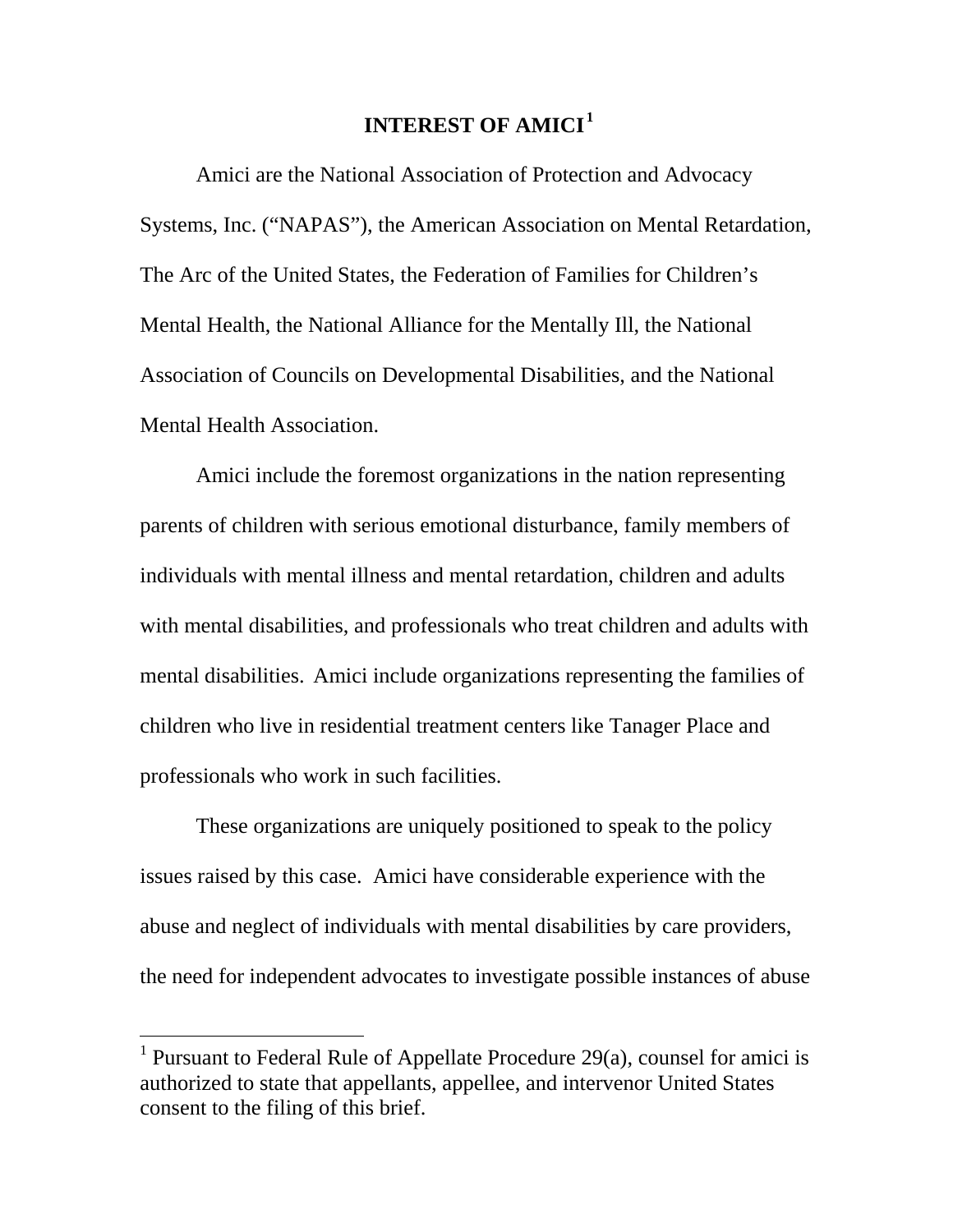and neglect in facilities serving individuals with mental disabilities, and the need for those advocates to have effective mechanisms to investigate abuse and neglect. As a result of this experience, amici strongly support the need to have protection and advocacy systems with the authority to gain access to facilities, residents, staff, and records, without first obtaining a warrant, in order to prevent and remedy abuse and neglect. These systems are equally necessary to protect individuals with psychiatric disabilities and developmental disabilities, as both are vulnerable to abuse and neglect. Amici believe that adoption of the positions urged by Tanager Place would have the unfortunate result of destroying the invaluable protections against abuse and neglect that have prevented needless injuries and deaths of their children, family members, patients, and fellow individuals with mental disabilities, and would bring about a return to the days when abuse and neglect of this vulnerable population were rampant and few effective means existed to address those problems.

 NAPAS is the voluntary national membership association of protection and advocacy agencies ("P&As") and client assistance programs ("CAPs"), which are federally authorized and located in all 50 states, the District of Columbia, Puerto Rico, and the federal territories. The P&A/CAP system comprises the nation's largest provider of legally based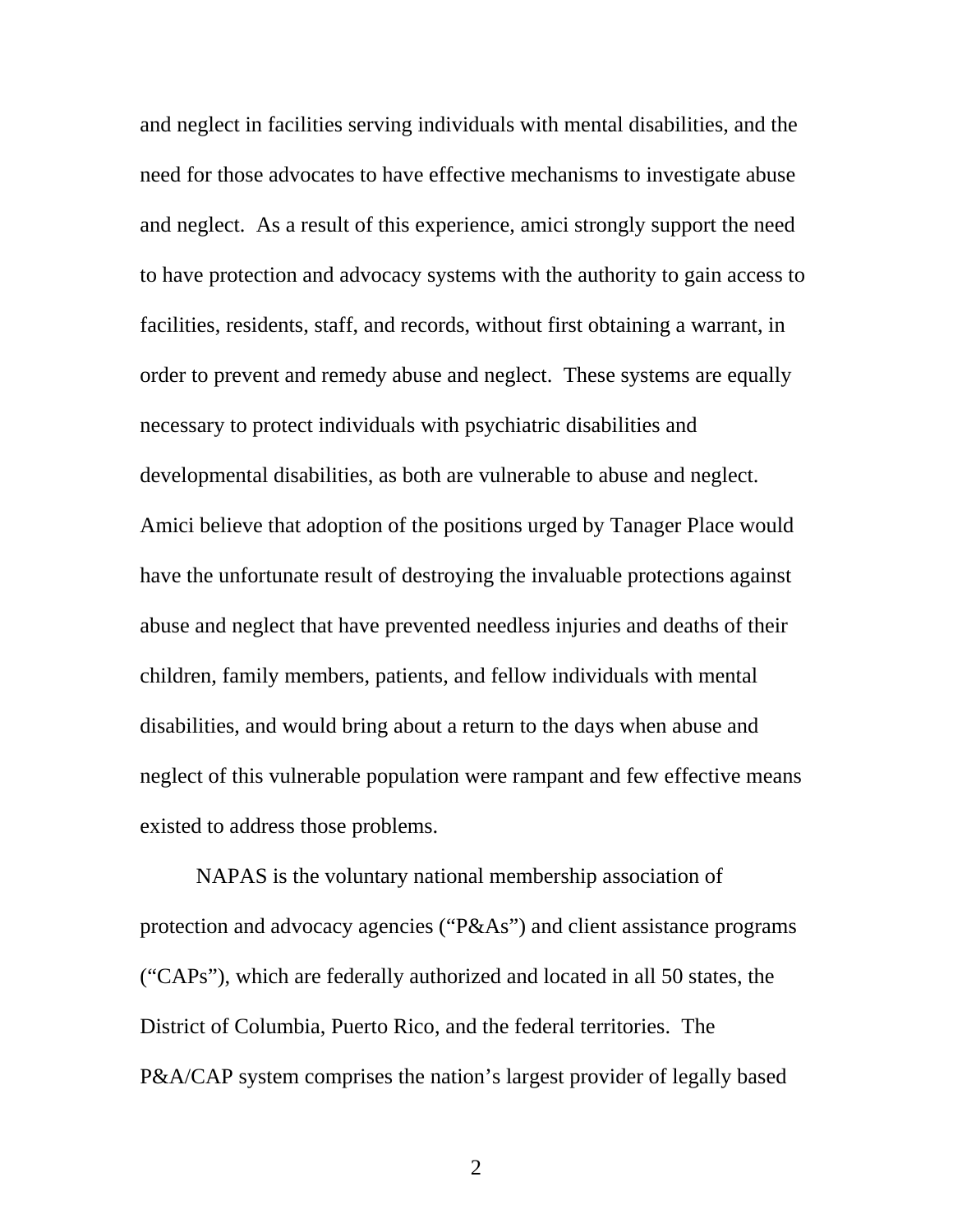advocacy services for persons with disabilities. Congress established the P&A system to provide advocates for this vulnerable population. Through a series of federal acts, including, among others, the Protection and Advocacy for Individuals with Mental Illness Act, 42 U.S.C. §§ 10801-10851 ("PAIMI"),<sup>2</sup> Congress gave substantial support to each state that set up a P&A agency to protect the rights of individuals with disabilities so that these individuals may live a secure and stable life. *See*, *e.g.*, 42 U.S.C.  $\S$  10801(b)(1), (2) ("The purposes of this chapter are ... (1) to ensure that the rights of individuals with mental illness are protected; and (2) to assist States to establish and operate a protection and advocacy system for individuals with mental illness"). Amici file this brief in furtherance of those federal policies and to ensure that P&As continue to be able to fulfill this crucial, congressionally established mission.

The American Association on Mental Retardation ("AAMR") is the nation's oldest and largest interdisciplinary organization of professional and other persons who work exclusively in the field of mental retardation. The AAMR multidisciplinary membership is comprised of special educators and

 $\overline{a}$ 

 $2^{2}$  Both Tanager Place and the district court refer to the statute by its previous name, the Protection and Advocacy for Mentally Ill Individuals Act of 1986 ("PAMII"). The statute was renamed in 2000. *See* Youth Drug and Mental Health Services Act, Pub. L. No. 106-310, Div. B, § 3206(a), 114 Stat. 1101, 1168, 1193-94 (2000) (renaming PAMII the "Protection and Advocacy for Individuals with Mental Illness Act").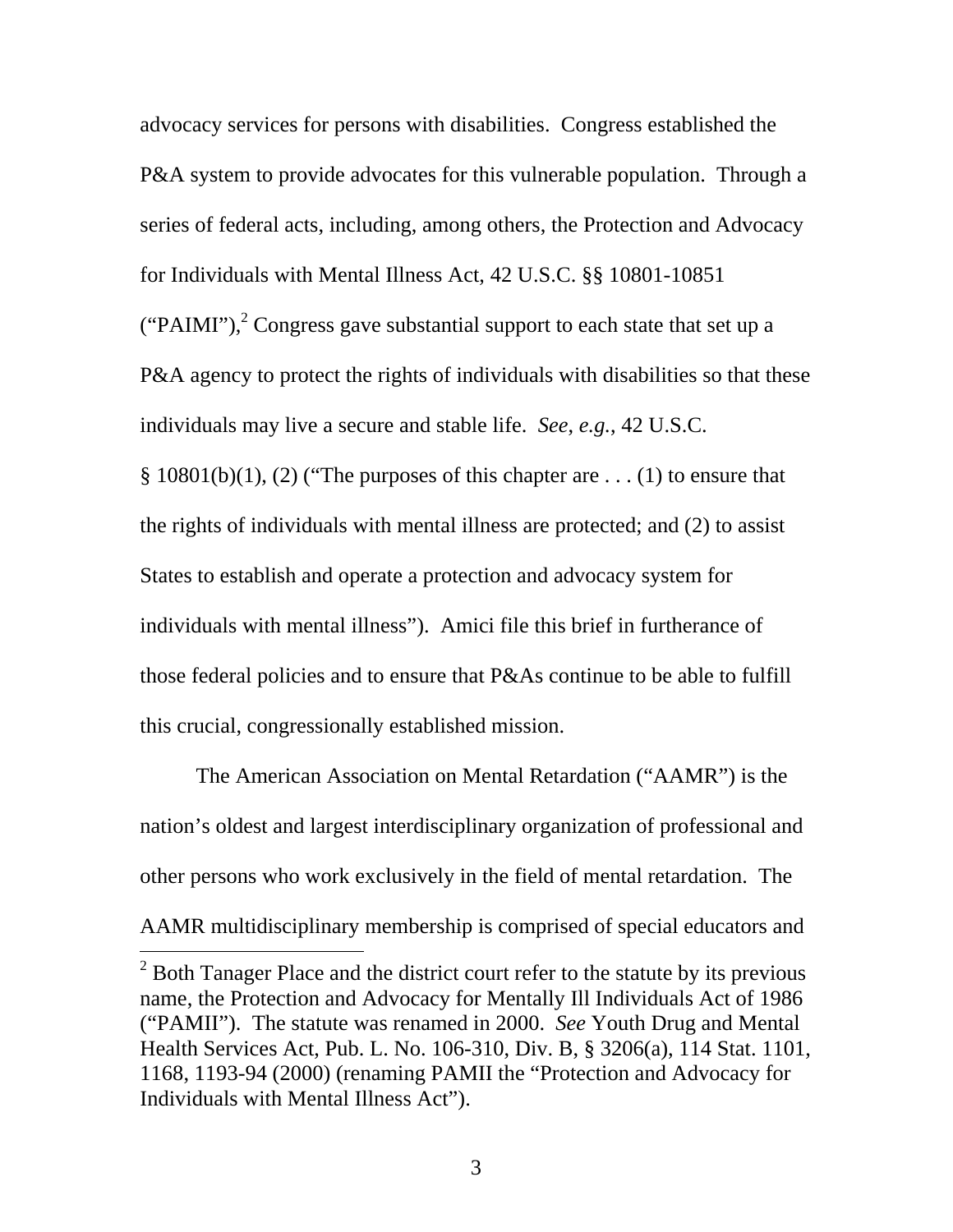college professors, physicians, attorneys, nurses, social workers, speech pathologists and communication therapists, occupational and physical therapists, recreation therapists, gerontologists, members of the clergy, nutritionists and dieticians, rehabilitation and employment specialists, and administrators.

 The Arc of the United States, through its nearly 900 state and local chapters, is the largest national voluntary organization in the United States devoted solely to the welfare of the more than seven million children and adults with mental retardation and related disabilities and their families.

The Federation of Families for Children's Mental Health is a national organization devoted to helping children with mental health needs and their families achieve a better quality of life. Consisting primarily of family members, the Federation provides leadership to a nationwide network of state and local chapters that promote change in mental health systems' responses to the needs of these children and their families through guidance, training, support, and personal advocacy.

 The National Alliance for the Mentally Ill, the largest national organization comprised principally of family members of individuals with mental illness, leads a national grassroots effort to transform America's mental health care system, eliminate stigma, support research, and attain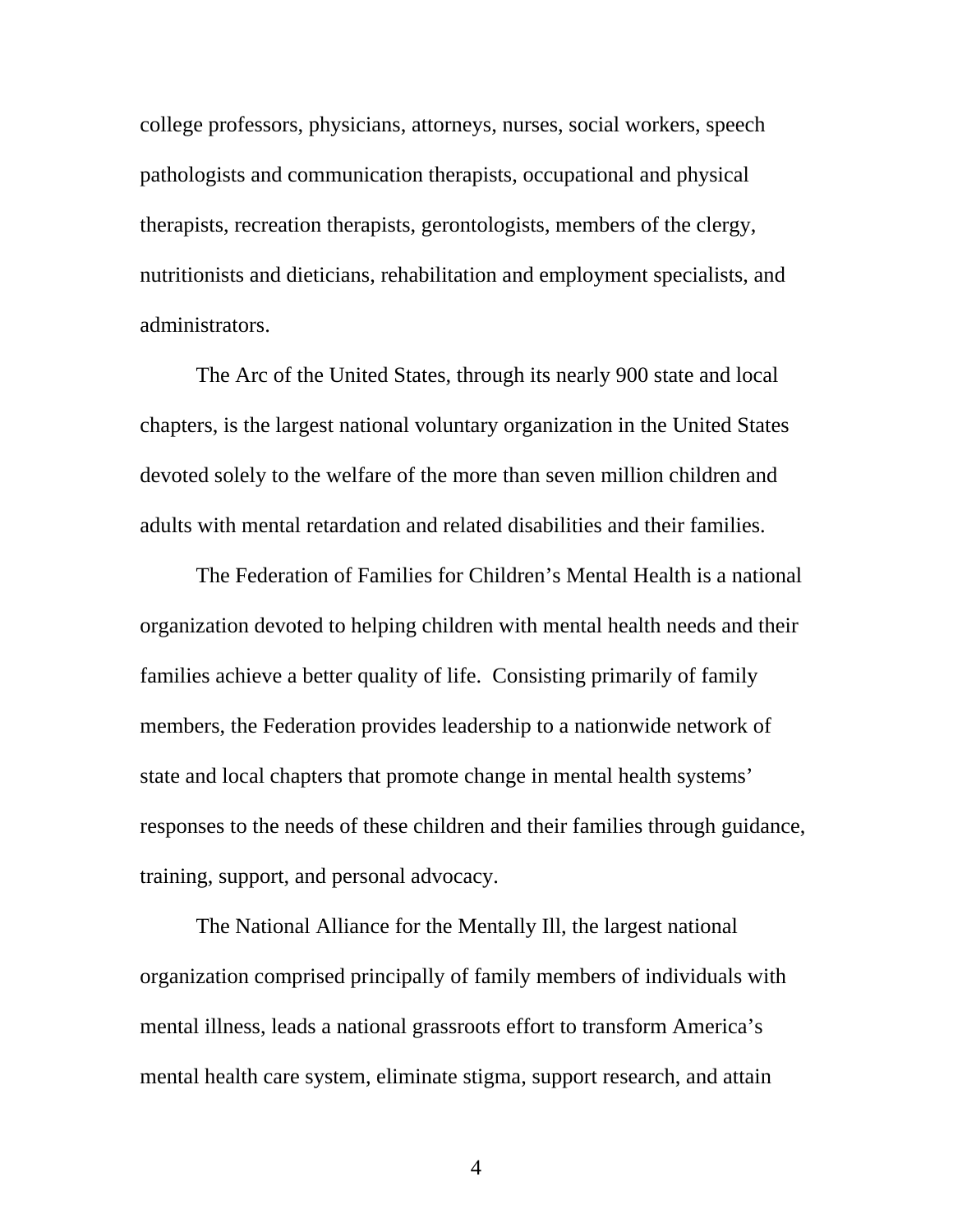adequate health insurance, housing, rehabilitation, jobs, and family support for millions of Americans living with mental illnesses.

 The National Association of Councils on Developmental Disabilities is a national, member-driven organization consisting of 55 State and Territorial Developmental Disabilities Councils. These Councils are established pursuant to the Developmental Disabilities Assistance and Bill of Rights Act of 2000 to promote the interests and rights of people with developmental disabilities and their families.

 The National Mental Health Association, with its more than 340 affiliates run by individuals with mental illness and their family members, is dedicated to promoting mental health, preventing mental disorders, and achieving victory over mental illness through advocacy, education, research, and services.

#### **SUMMARY OF ARGUMENT**

Amici file this brief to make three points.

*First*, in investigating possible abuse and neglect of children with mental illness, plaintiff/appellee Iowa Protection and Advocacy Services, Inc. ("Iowa P&A") is serving what Congress has determined to be a highly significant public interest, a fact that is directly relevant to any Fourth Amendment analysis undertaken by the Court. *See*, *e.g.*, *Donovan v. Dewey*,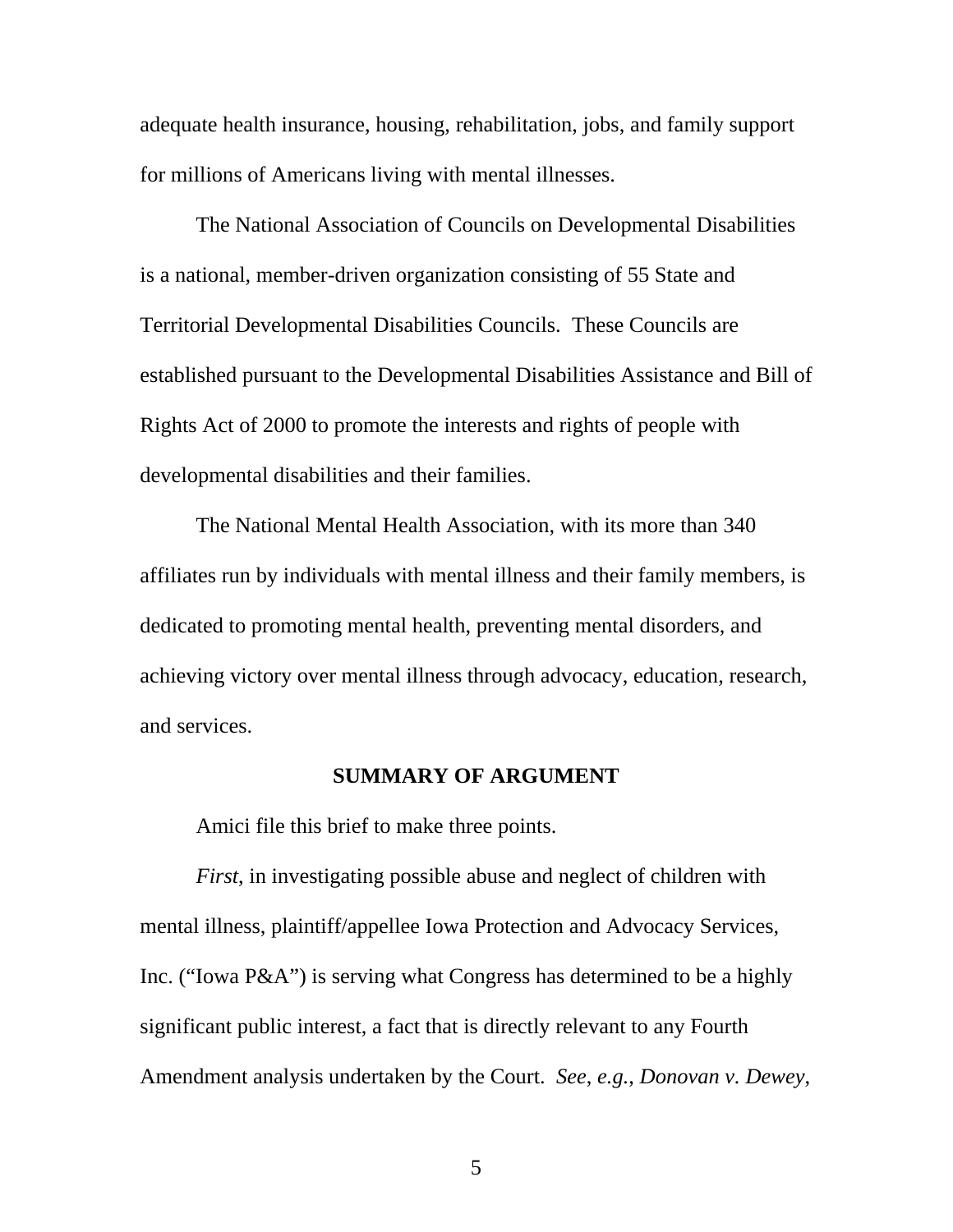452 U.S. 594, 602 (1981) (upholding warrantless inspections required by the Federal Mine Safety and Health Act of 1977 because, among other things, "there is a substantial federal interest in improving the health and safety conditions in the Nation's underground and surface mines").

Congress enacted PAIMI because it concluded, based on an enormous record, that people with mental illness, a particularly vulnerable group of citizens, are often subject to abuse and neglect – the details of which are frequently shocking and repulsive. In conjunction with congressional hearings,<sup>3</sup> Senate staff conducted an investigation into conditions at institutions for those with mental illness, documenting multiple areas of abuse and neglect, including "kicking or otherwise striking patients, sexual advances and rape, verbal threats of injury and other forms of intimidation."<sup>4</sup>

A key component of Congress's response to that problem was the creation of P&As with sufficient investigative powers to root out and deter abuse of people with disabilities. Each state's P&A is intended to provide effective and vigorous advocacy for the rights and well-being of individuals

<sup>3</sup> *Care of Institutionalized Mentally Disabled Persons: Joint Hearings Before the Subcomm. on the Handicapped of the Senate Comm. on Labor and Human Resources, and Subcomm. on Labor, Health and Human Services, Education and Related Agencies of the Senate Comm. on Appropriations*, 99th Cong. (1985) ("Senate Hearings").

 $\overline{a}$ 

<sup>4</sup> Senate Hearings, App., *Staff Report on the Institutionalized Mentally Disabled* at 2 ("Weicker Report").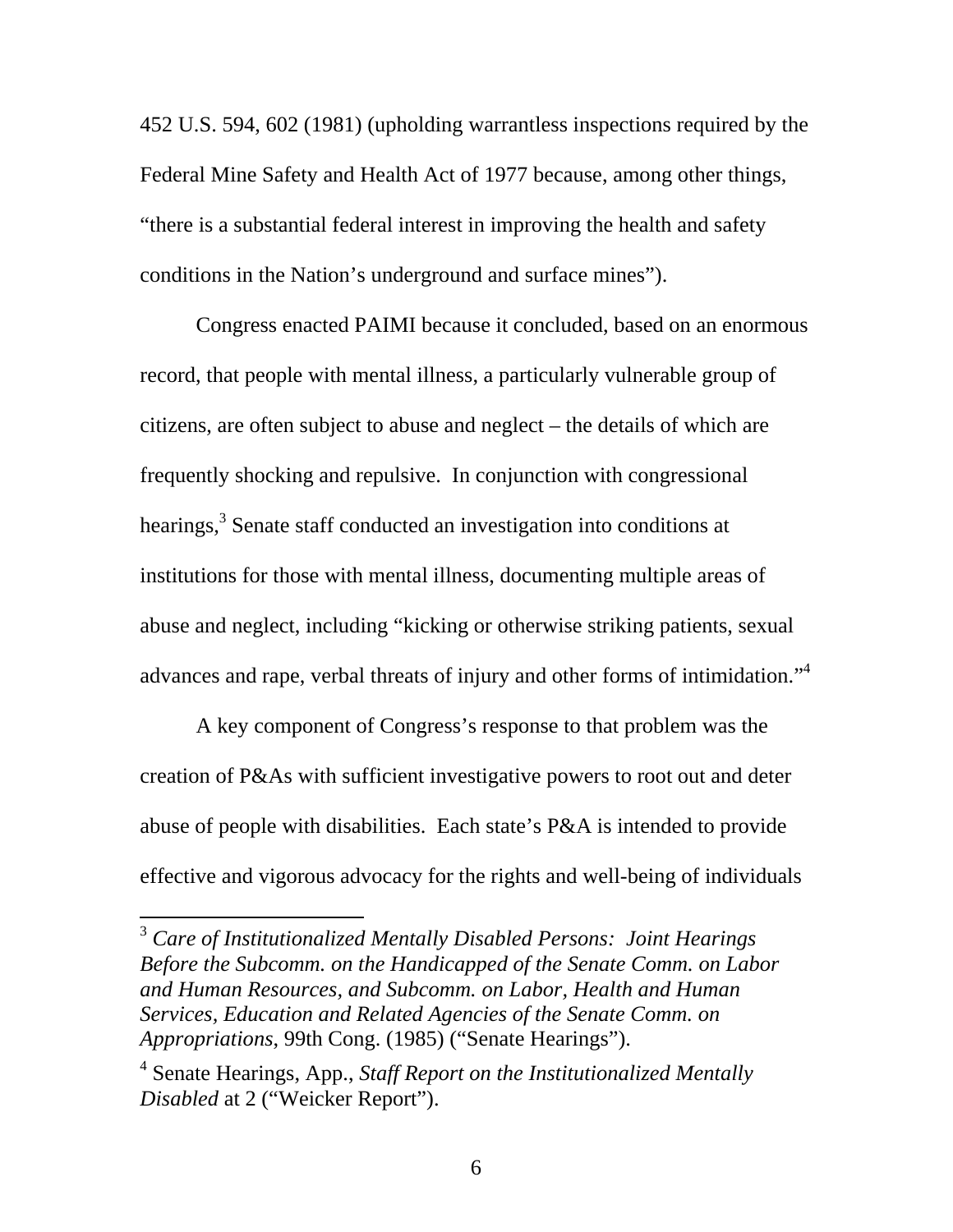with mental illness. *See* S. Rep. No. 99-109, at 7 (1985) ("The Committee bill reflects the need for an effective system to provide protection and advocacy for mentally ill persons. . . . The purpose of S. 974 is to facilitate the establishment of a system in each State to provide protection and advocacy to mentally ill persons."). In fulfilling that congressionally established mission, the P&As serve a public interest of the highest order.

*Second*, two decades of experience have shown that, just as Congress intended, the investigative authority granted to P&As is a highly effective tool to protect this extremely vulnerable population. In case after case, P&As have used that authority, including the authority to obtain access to residents of treatment facilities, to uncover abuse and neglect, and thus to improve the lives and well-being of people with mental illness. Each year, P&As "respond[] to tens of thousands of complaints of abuse, neglect, and civil rights violations in a variety of settings," resulting in the "protection of individuals with disabilities from serious harm – and, in some cases, saved lives." National Association of Protection and Advocacy Systems, Inc., *2004 Annual Report* at 5 (2004) ("NAPAS 2004 Annual Report"), *available at* http://www.napas.org/I-6/2004Report.pdf. The access authority at issue in this case thus serves a vital public interest in just the manner that Congress intended.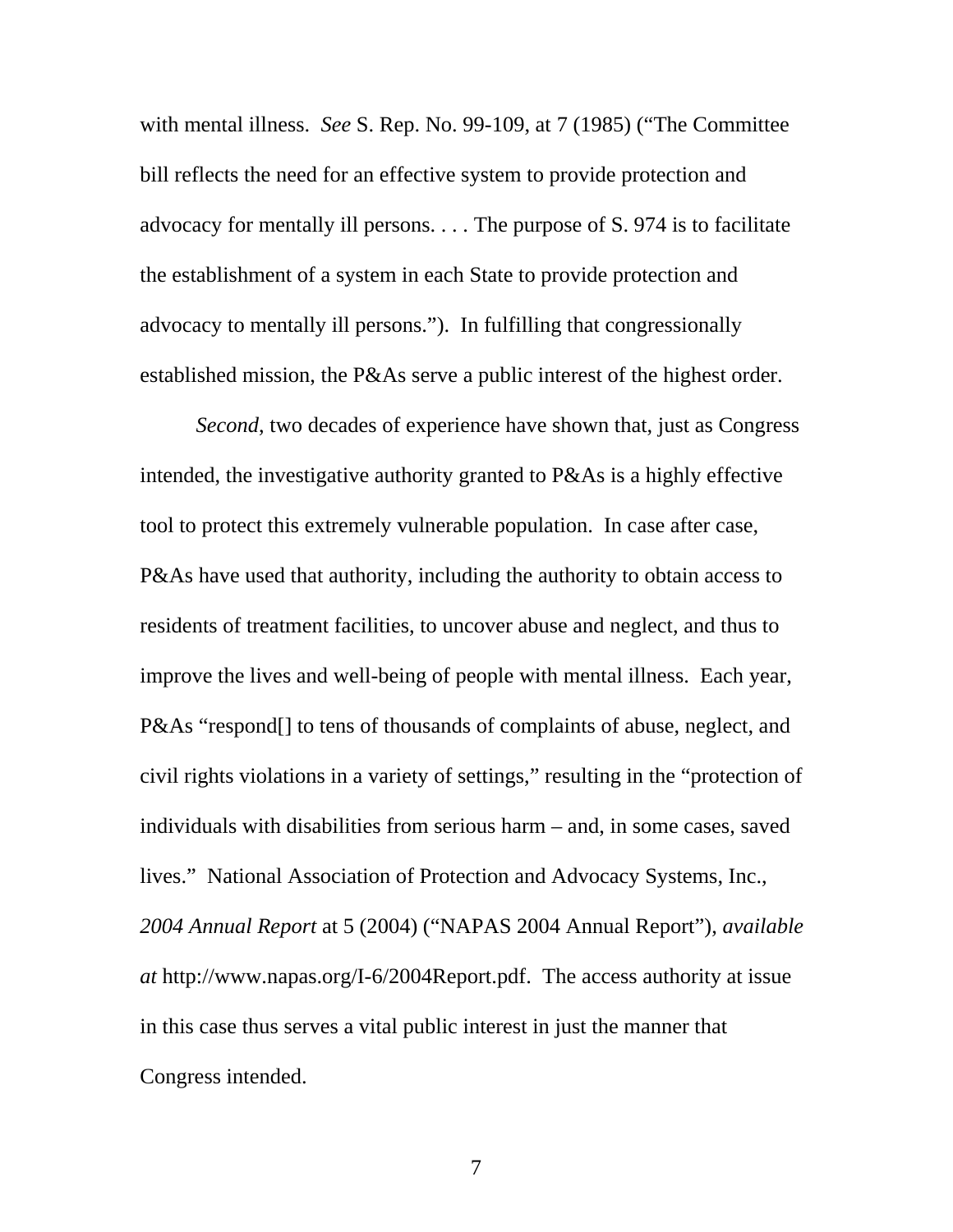*Third*, the facts that led the Iowa P&A to exercise its congressionally granted PAIMI authority in this instance are similar in key respects to the facts of prior cases where there was serious abuse and neglect. There was thus ample basis for the Iowa P&A to conclude that there was sufficient probable cause to exercise the powers that Congress granted to it to ensure the safety and well-being of individuals with mental illness.

#### **ARGUMENT**

## **I. Congress Enacted PAIMI In Response To Findings Of Widespread Abuse And Neglect Of Individuals With Mental Illness Residing In Institutions**

In this appeal, appellants claim that the access authority granted by PAIMI presents a Fourth Amendment issue. Assuming that such an issue even exists, there has been no violation of the Fourth Amendment for the reasons discussed in the Iowa P&A brief. Amici will not repeat those reasons in this brief, but will instead focus on one aspect of the issue – the paramount public interest served by the congressionally granted access authority at issue here. The evidence presented to Congress prior to passing PAIMI amply demonstrates this significant public interest.

Congress enacted PAIMI because it found that, for the many individuals with mental illness residing in institutions in the United States, there was a need to "affirm and enforce the[ir] rights" and expand "the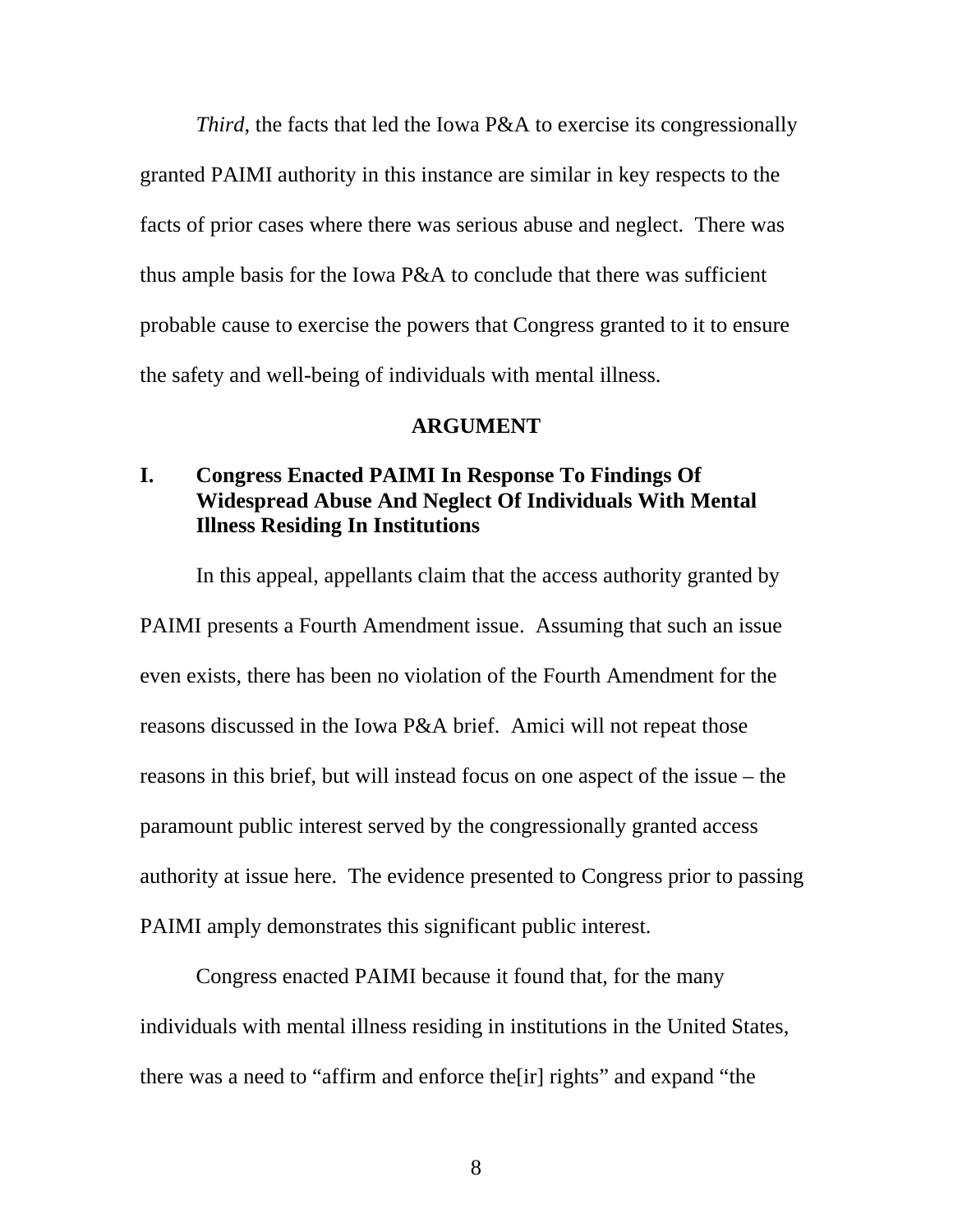advocacy efforts available to [them] in residential facilities." S. Rep. No. 99-109, at 3.

Congress made those findings after an extensive investigation showed widespread abuse and neglect of people with mental illness. During days of hearings, Congress heard extensive testimony about the pervasive and systemic abuse and neglect of individuals living in mental health facilities. For instance, witnesses discussed a psychiatric hospital in New Jersey where a resident reported that "she had been raped by six or seven inmates from a local prison who were working in the hospital cafeteria. The hospital police were notified the day of the incident, but they did not see to it that the young woman was medically examined." Senate Hearings at 79.

In another case, a mother described the abuse and neglect suffered by her schizophrenic son in a New Mexico state hospital. The son was often attacked by other residents and, in his effort to escape the abuse, attempted to run away from the hospital 30 times in nine months. *See id*. at 411-13. "[H]is sister later told us [he] had tried to fall, to do away with himself, since life had become unbearable." *Id*. at 413. He succeeded in running away six times, occasionally in cold weather, with few clothes. The hospital responded to these instances of escape by placing him in restraint and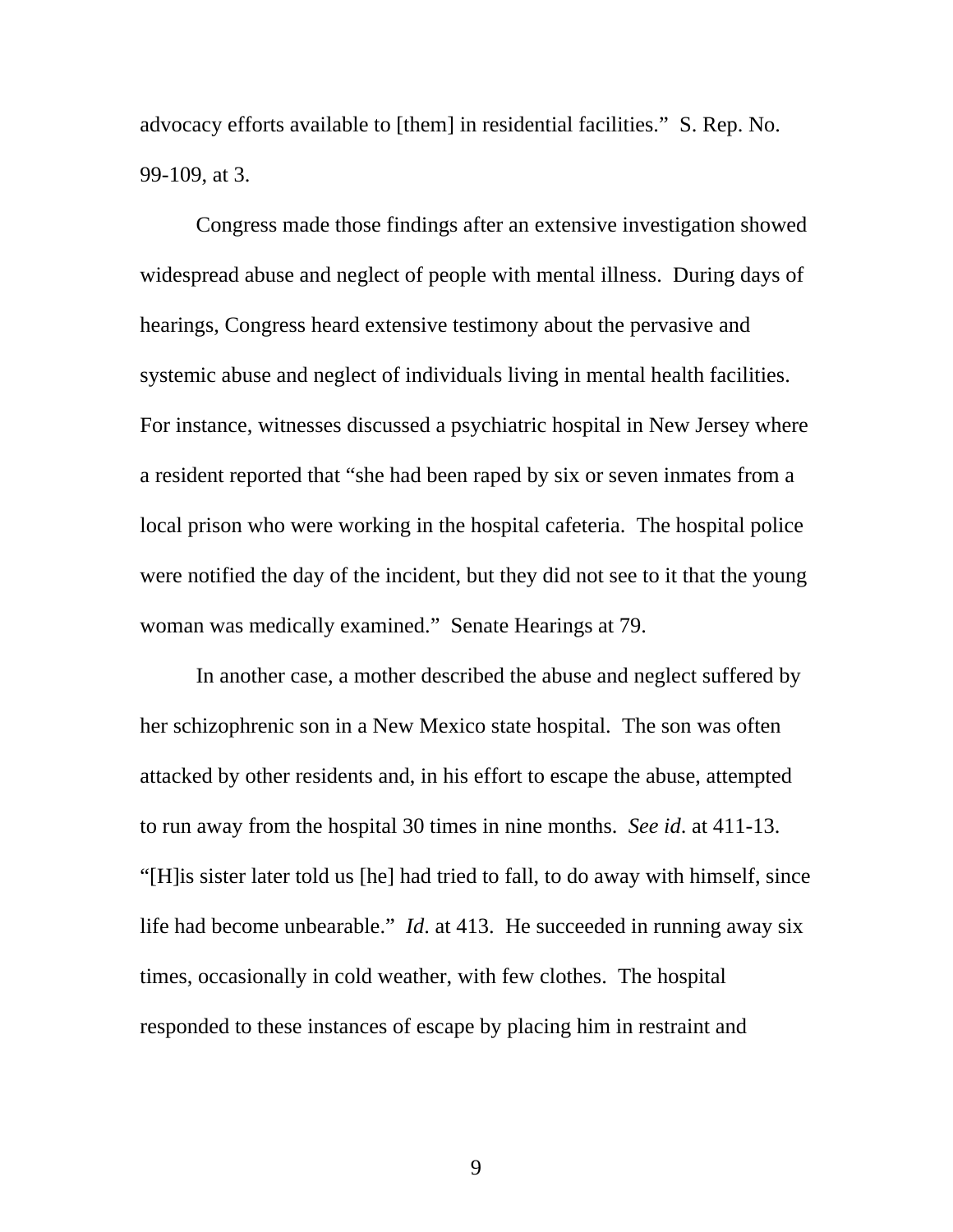seclusion. *See id*. Residents of another treatment center were allowed to run away because the staff fell asleep while on duty. *See id*. at 454.

In conjunction with these hearings, Senate staff conducted a ninemonth investigation of state-run institutions for people with mental illness and developmental disabilities and issued a 246-page report detailing the findings of that investigation and discussing the often daunting problems and challenges faced by individuals with mental illness and developmental disabilities living in these institutions. *See* Weicker Report. The Senate staff investigation consisted of visits to 31 facilities in 12 states – and the examination of documents and taking of interviews of individuals from several other states – exploring the conditions and the physical health and safety of the residents of state mental hospitals. *See id.* at 7. The Senate investigation found that, especially in psychiatric hospitals, "where some of society's most severely disabled patients live in a volatile daily mix with some of the health-care profession's most undertrained staff," the conditions were "intolerable." *Id*. at 2.

 Indeed, *all* of the institutions providing information to the Senate staff investigation reported incidents of physical abuse of residents. *See id*. at 39. In one instance, a staff member at a psychiatric hospital in New Jersey beat a patient. During the ensuing investigation, it emerged that, despite the fact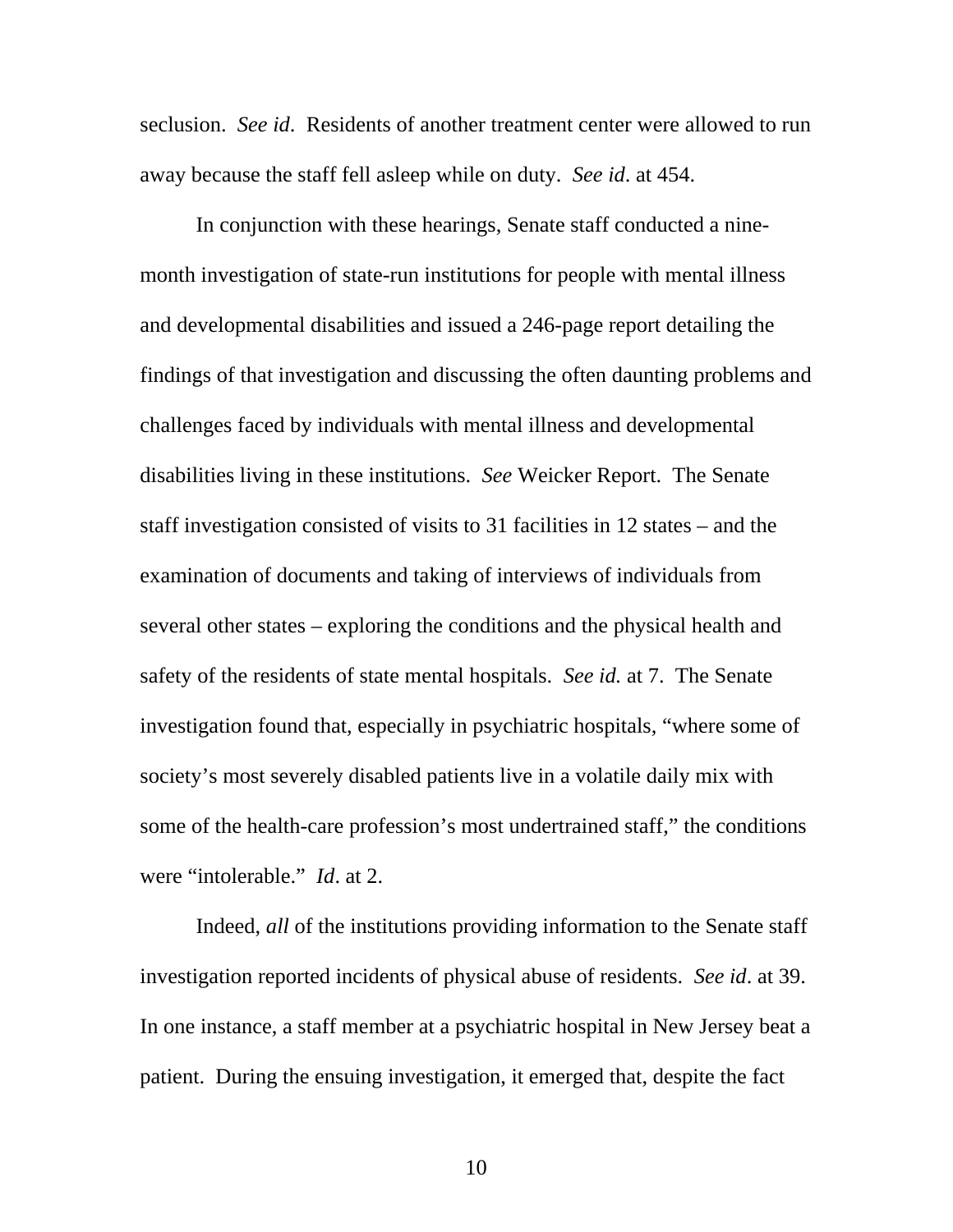that the staff member had admitted the abuse, which appears to have been routine at this facility, he had been cleared of any wrongdoing by both the facility and local police. *See id.* at 100-02.

An advocate at another institution for people with developmental disabilities told a Senate staff member that she had observed an employee snatch a resident by the hair, fling him on a chair, and jump onto the resident to hold him. *See id*. at 42. Earlier on the same day, the advocate had observed another employee shove the same resident "across the room into the steel springs of a bed frame." *Id*.

Among other things, the Weicker Report documented the extensive use of seclusion and restraint as a means to control the behavior of residents. "In one facility, [a] Senate staff member observed an adolescent in four point restraint lying on his back in a bed in the middle of a crowded unit hallway." *Id.* at 72-73. And the report told the story of a "patient [who] died while in a coma after being placed in seclusion." *Id*. at 21. This resident's autopsy concluded that the resident died of strangulation, under circumstances that indicated that "excessive force had been used in restraining the patient." *Id*. at 21-22 (internal quotation marks omitted).

The Weicker Report likewise documented in great detail the grossly inadequate living conditions found in many facilities. *See*, *e.g.*, *id*. at 2-3.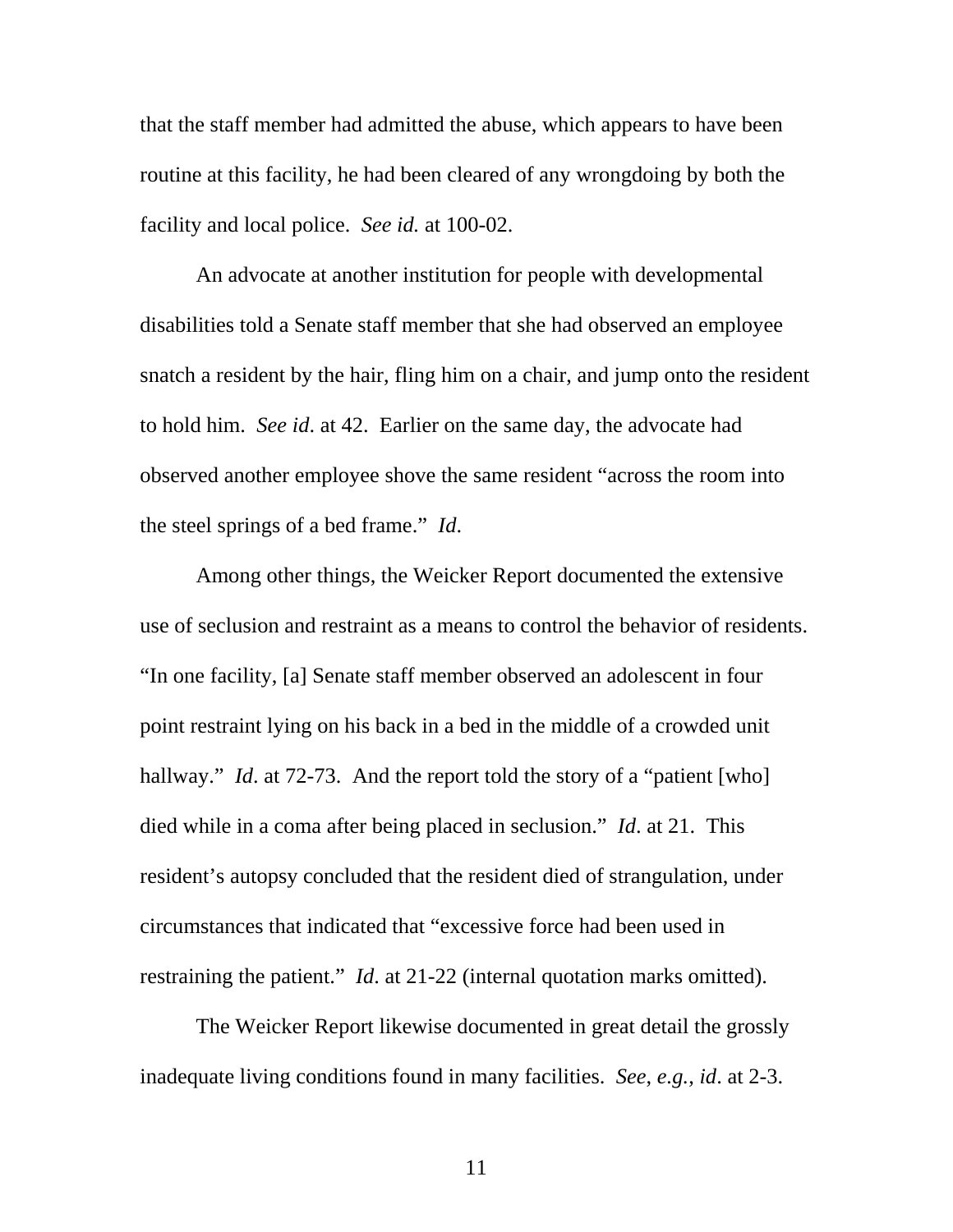Residents themselves were often observed to be filthy, smelling of urine and cigarettes, wearing soiled and torn institutional clothing, and sleeping on bathroom floors. *See id*. at 3-4. "One Senate staff member was told that when the units at a Connecticut facility were sprayed for roach control, the residents who were lying on the floor were also sprayed." *Id*. at 61. "When asked, facility administrators and state officials say living conditions are in the process of being corrected. Ward staff, however, take a cynical view of these 'plans.' In several cases, ward staff said newspaper and television news accounts of these living conditions result in improvements, albeit temporary." *Id.* at 12.

Finally, the investigation documented that residents often received little in the way of treatment in these facilities beyond medication. *See id*. at 66. Leaving aside the extensive problems observed in the prescribing and administration of medicine to these individuals, the report noted that, "[p]articularly in psychiatric institutions, control appears to be the treatment goal, and medication the chief method of achieving control." *Id*. at 68; *see id.* at 69-70.

The Weicker Report further found that state systems for monitoring the conditions of these facilities vary widely. *See id*. at 4. Internal advocates were often unable to investigate complaints adequately and,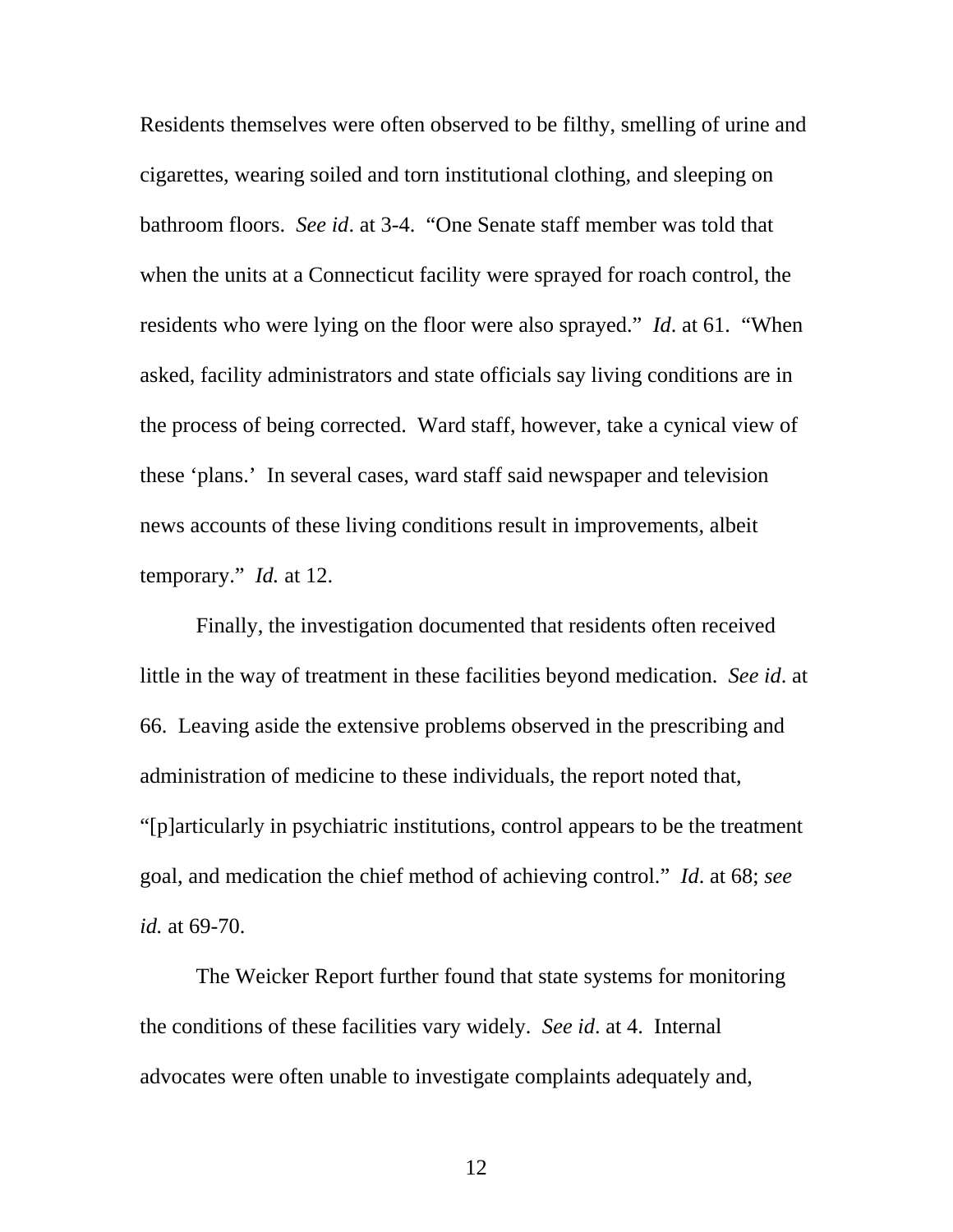frequently, there was no disciplinary action taken against people who were found to be abusive to residents. *See id*. at 76-79. There was no stable funding for advocacy efforts. Moreover, the "limited authority of advocates to investigate certain complaints under state definitions of abuse and neglect" severely hampered the ability of the advocacy systems currently in place to protect individuals with mental illness. S. Rep. No. 99-109, at 2-3. By contrast, under PAIMI, state P&As have the power to access institutions and records and to conduct full investigations in a way that an individual advocate cannot.

The Weicker Report also found that the voluntary review to which many of these facilities submitted consisted of little more than predictable reviews and paperwork. Federal reviews conducted by the Health Care Financing Administration of facilities participating in the Medicare and Medicaid programs also contained many weaknesses: audits were infrequent, and there were no federally mandated deadlines for correcting any deficiencies that were found. *See id*. at 4-5. Most states did not (and still do not) have independent agencies to investigate allegations of abuse and neglect. This problem is compounded by the fact that it is often a state agency accused of wrongdoing that is then charged with investigating the allegations against itself.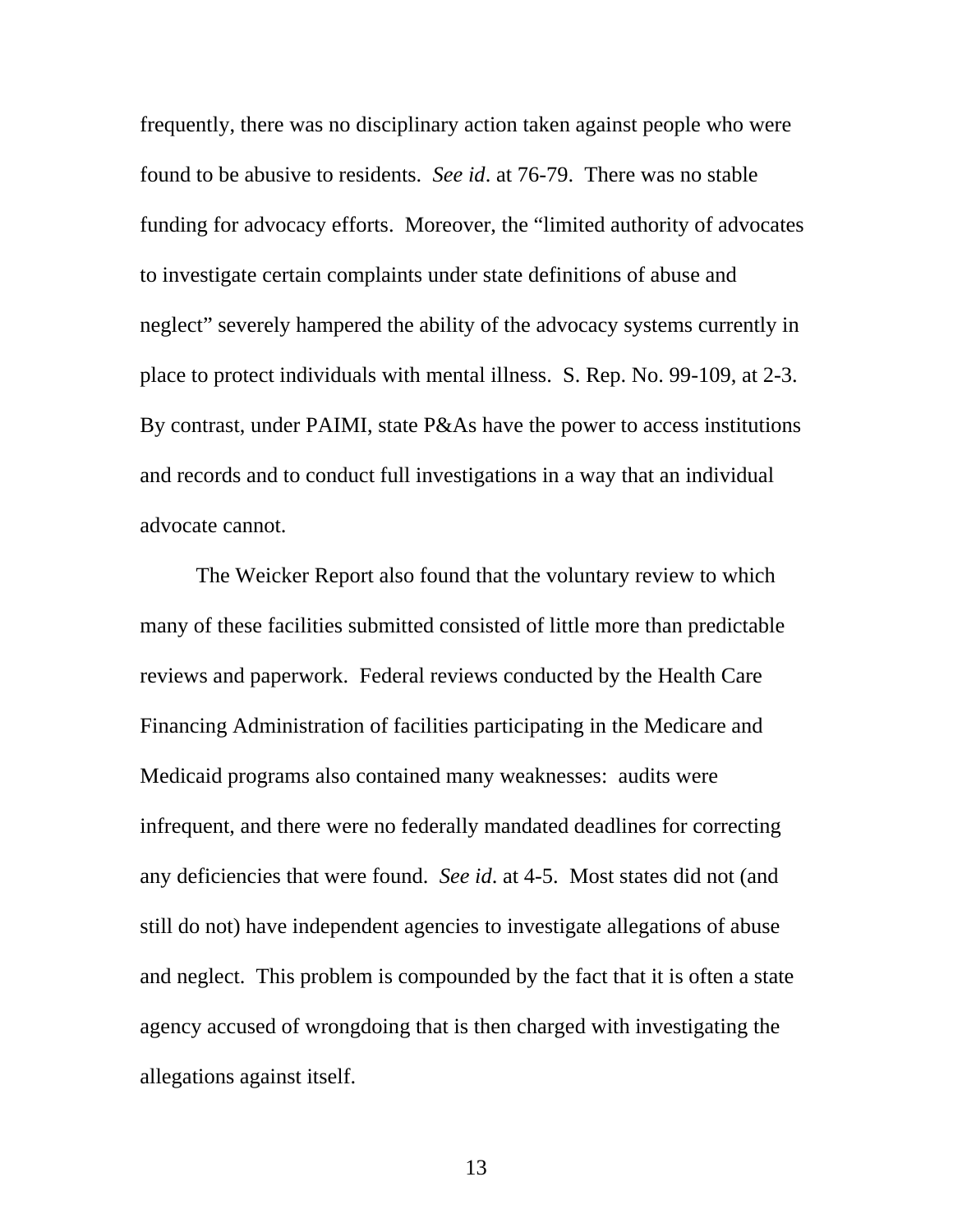In response to the Senate staff investigation and the testimony given at the hearings, Congress identified a need for an advocacy system, *independent* of service providers and state agencies, with authority to obtain access to records, facilities, residents, and staff of mental health facilities under appropriate circumstances.

Congress thus enacted PAIMI "to assist States to establish and operate a protection and advocacy system for individuals with mental illness." 42 U.S.C. § 10801(b)(2). Congress intended for the P&As to "protect and advocate the rights of such individuals through activities to ensure the enforcement of the Constitution and Federal and State statutes" and to "investigate incidents of abuse and neglect of individuals with mental illness if the incidents are reported to the system or if there is probable cause to believe that the incidents occurred." *Id*. § 10801(b)(2)(A), (B).

In sum, Congress found that the protection of these vulnerable individuals through a P&A system with adequate powers to root out and deter abuse and neglect serves a highly significant public interest, a fact that is directly relevant to any Fourth Amendment analysis. *See*, *e.g.*, *Donovan*, 452 U.S. at 601-02; *United States v. Jamieson-McKames Pharms., Inc*., 651 F.2d 532, 537 (8th Cir. 1981) (holding that significant public-health interests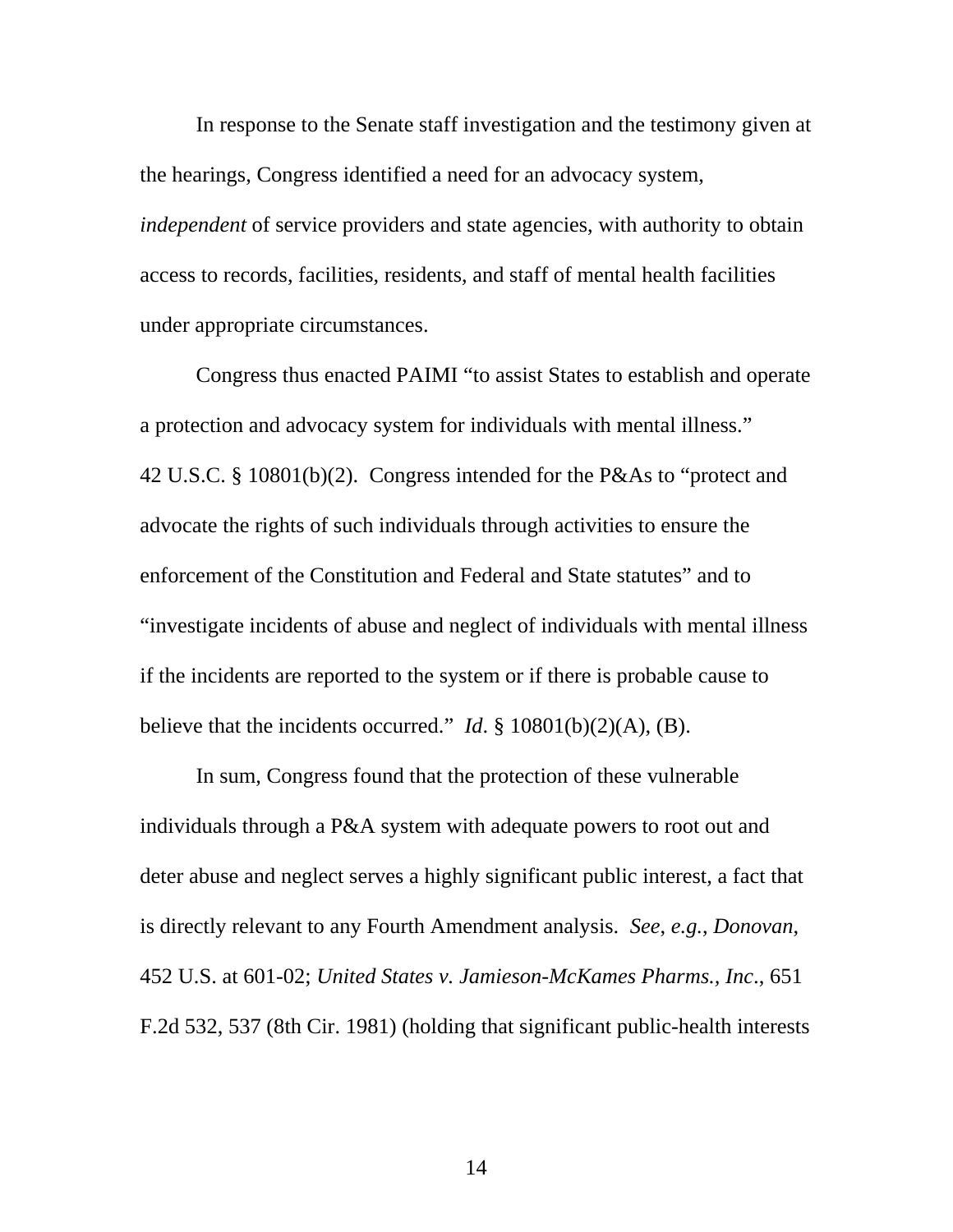were served by regulation of the drug-manufacturing industry by means of warrantless administrative searches).

### **II. The Access Authority Provided By PAIMI Has Enabled The P&As To Conduct Effective Investigations And Prevent Or Remedy Abuse And Neglect In Institutional Settings**

The access authority that Congress granted to P&As has worked much in the way the legislature intended. In case after case, the P&As have served the public interest by using their access authority responsibly to investigate incidents of abuse and neglect and to advocate for people with mental illness. As the examples that follow demonstrate, the P&As' use of this authority has led directly to improvements in the lives of many individuals with disabilities.

Indeed, a P&A's investigation into an incident involving one individual has resulted in improvement in the quality of life for all residents of a facility. For instance, the Virginia P&A in 2004 conducted an investigation into a death at a state hospital. The investigation revealed numerous instances of abuse and neglect, including the improper administration of psychotropic medication, improper monitoring of the individual while in seclusion, and problems of staffing. *See* Virginia Office for Protection and Advocacy, *PAIMI Program Annual Program Performance Report* at 22 (Dec. 29, 2004), *at* http://www.vopa.state.va.us/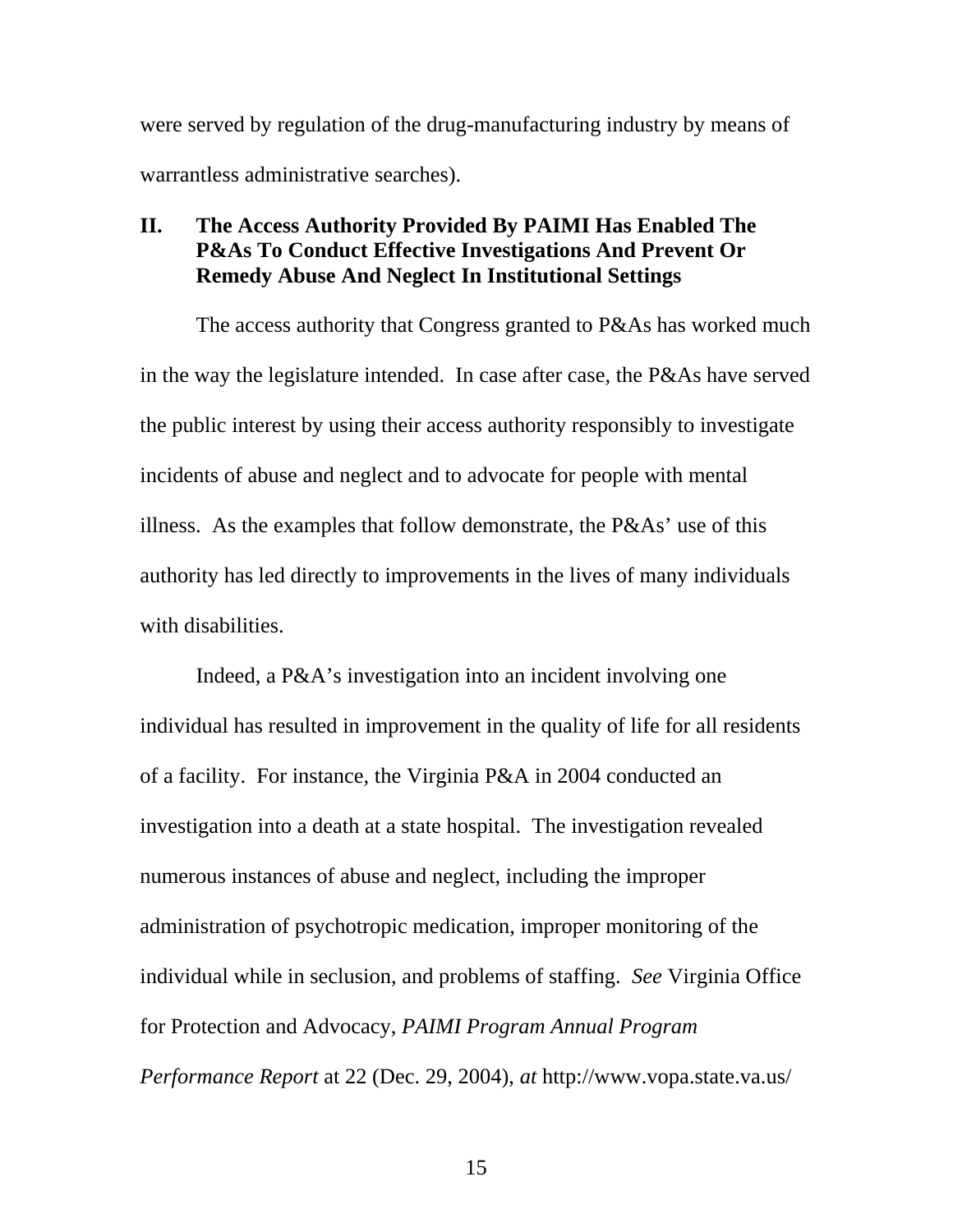Reports/2004%20Reports/FY%2004%20%20PAIMI%20Final.pdf. As a result of the formal complaint filed by the P&A, the hospital made substantial changes in policy and procedures and implemented a schedule for staff training. *See id*. The P&A is monitoring the hospital's compliance with the training program, a program that will affect approximately 400 residents. *See id*.

In another case, the Iowa P&A investigated the case of a young boy who was suffocated while staff restrained him. The P&A attempted to access the boy's records and interview other juveniles at the facility. The facility resisted, and the P&A filed suit and moved for a preliminary injunction. The district court granted the injunction and permitted the P&A access to patients and records pursuant to the PAIMI Act. *See Iowa Prot. & Advocacy Servs., Inc. v. Gerard Treatment Programs, L.L.C.*, 152 F. Supp. 2d 1150 (N.D. Iowa 2001).

Similarly, a district court in New Mexico ruled that the New Mexico P&A was entitled to an injunction to permit it access to patients and records after a facility reacted to a negative report on its practices by making access by the P&A to patients and records extremely difficult. *See Robbins v. Budke*, 739 F. Supp. 1479 (D.N.M. 1990). In granting that relief, the court specifically emphasized the importance of the P&A's ongoing oversight of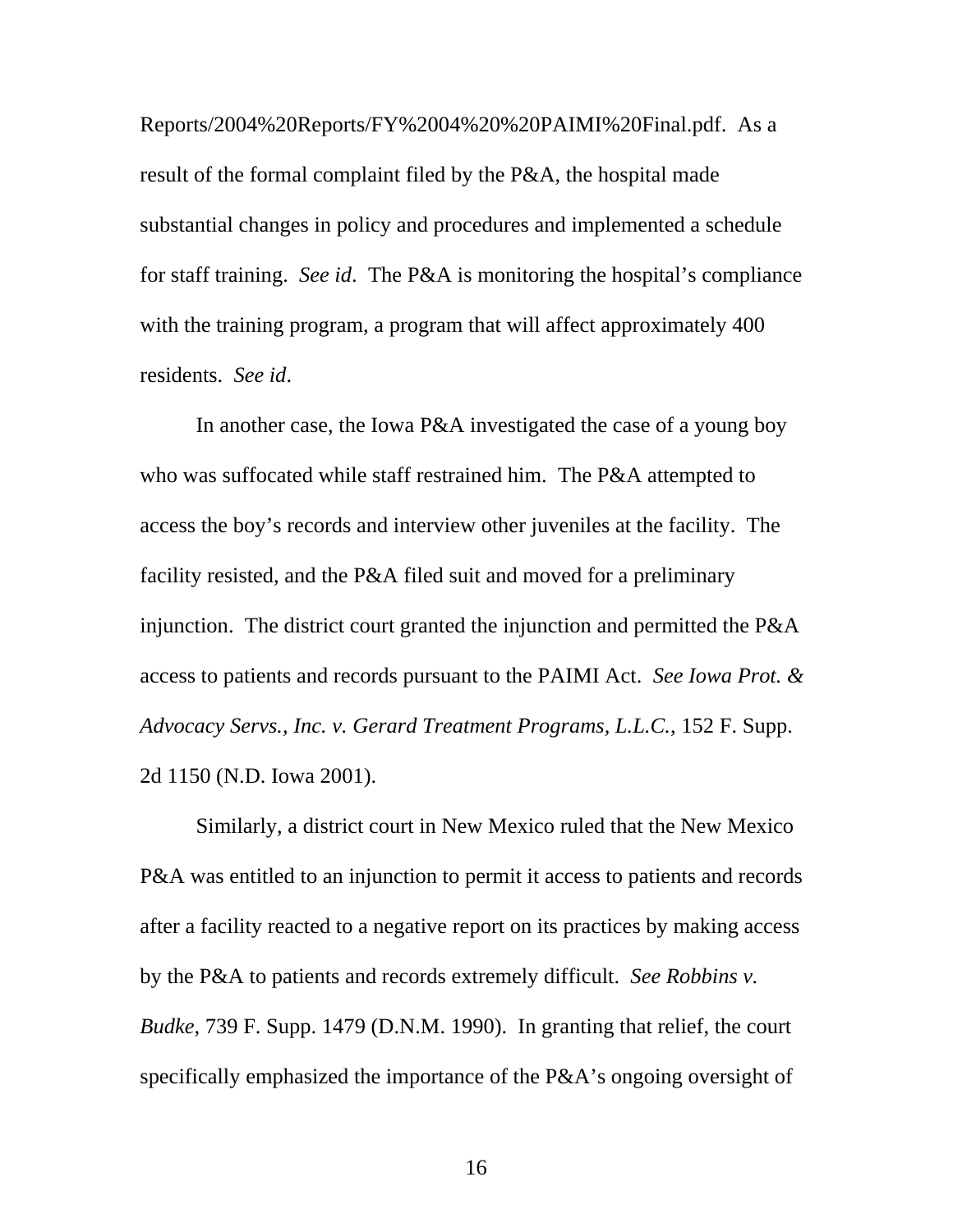troubled institutions. *See id.* at 1487 ("P&A has a legitimate reason to see patients at [Las Vegas Medical Center] by virtue of the Act . . . [and] should be accessible on a regular basis to those patients who desire information about their rights"); *see also Mississippi Prot. & Advocacy Sys., Inc. v. Cotten*, No. J87-0503(L), 1989 WL 224953 (S.D. Miss. Aug. 7, 1989) (ordering a facility to allow P&A to visit and speak to residents after investigations into a five-day lockdown of a resident without a mattress or toilet and the death of another resident who was being restrained), *aff'd*, 929 F.2d 1054 (5th Cir. 1991). In each of these cases, court-ordered access proved essential to the P&A's investigations of alleged abuse of persons with mental illness, which, in turn, fostered reform of abusive practices.

In other cases, a P&A's investigation of abuse and neglect has resulted in the passage of legislation that will benefit thousands of individuals with mental illness across a state. In 2003, the California P&A sponsored legislation designed to help reduce improper restraint and seclusion. *See* NAPAS 2004 Annual Report at 9. This legislation was enacted after several years during which the P&A published reports about injuries and deaths resulting from unregulated restraint and seclusion. *See*, *e.g*., Protection and Advocacy, Inc., Investigations Unit, *The Lethal Hazard of Prone Restraint: Positional Asphyxiation* (Apr. 2002), *available at*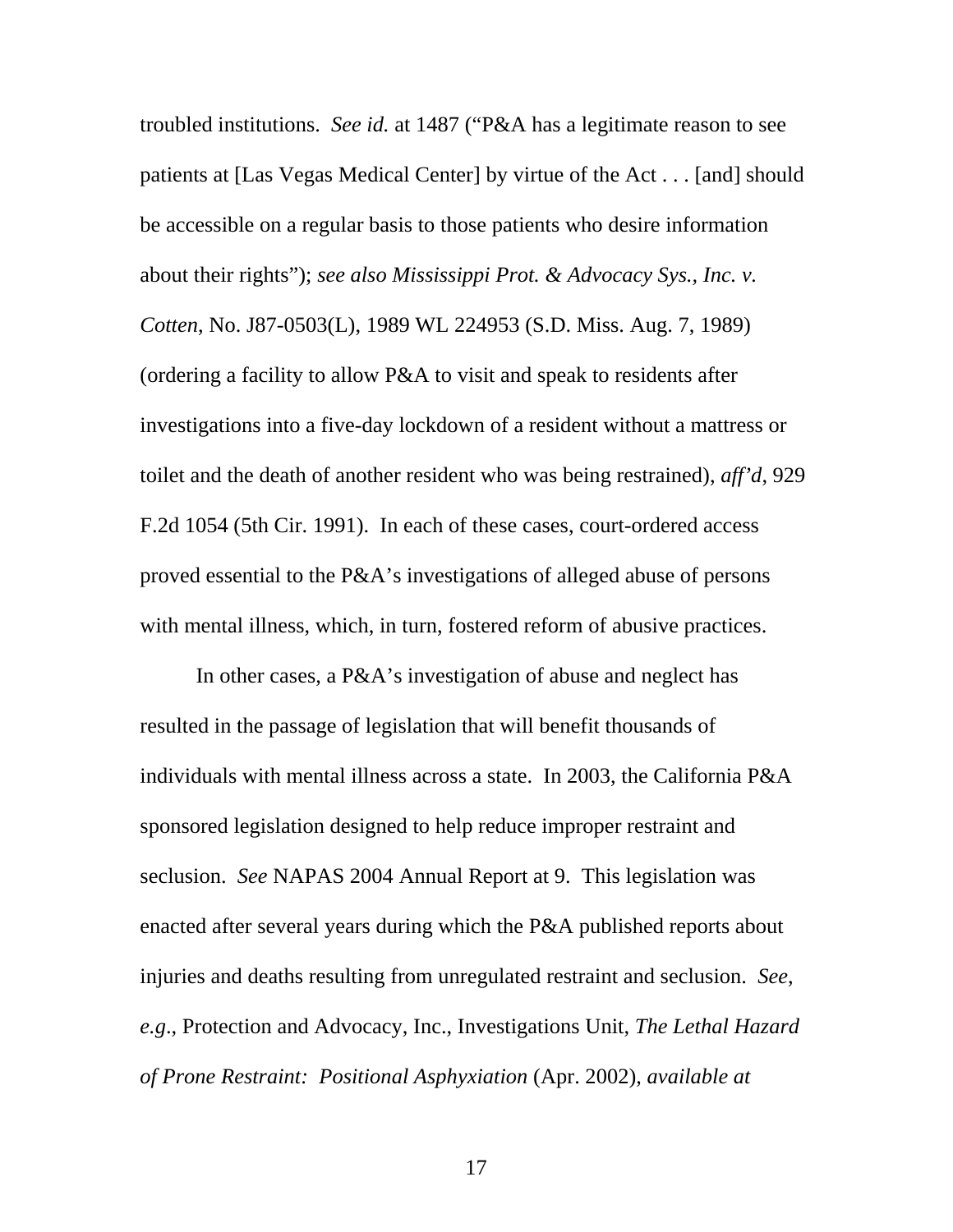http://www.pai-ca.org/pubs/701801.pdf. The statute requires comprehensive training for staff in order to avoid the use of restraint and seclusion, "implementation of safeguards to protect patients in restraint from injury or death[,] and publication of data about a facility's use of restraint and seclusion." NAPAS 2004 Annual Report at 9; *see also* Protection & Advocacy, Inc., Newsletter Issue No. 87, at 17 (Spring 2004), *available at* http://www.pai-ca.org/NEWSLTRS/Issue87/ISSUE87.pdf.

Moreover, the specific form of access at issue here – the ability to speak to the victims of or witnesses to abuse and neglect without the presence of institutional staff – has often led to significant improvements in the lives and well-being of individuals with mental illness. The Weicker Report itself indicated the problems associated with having the employees of these facilities present at resident interviews: "Hospital staff say patients can and do ask the staff to contact the patient representative for them. Patients, however, told Senate staff that it was awkward, intimidating and rare for a patient to ask hospital staff to contact a patient representative so that he or she may file a complaint." Weicker Report at  $78$ .<sup>5</sup>

 $\overline{a}$ 

 $<sup>5</sup>$  The Weicker Report also described the resident complaint systems of</sup> several states, including the California system in which residents in some facilities had to telephone a representative from a pay phone on the residents' unit. Because of the limitation on the number of calls permitted to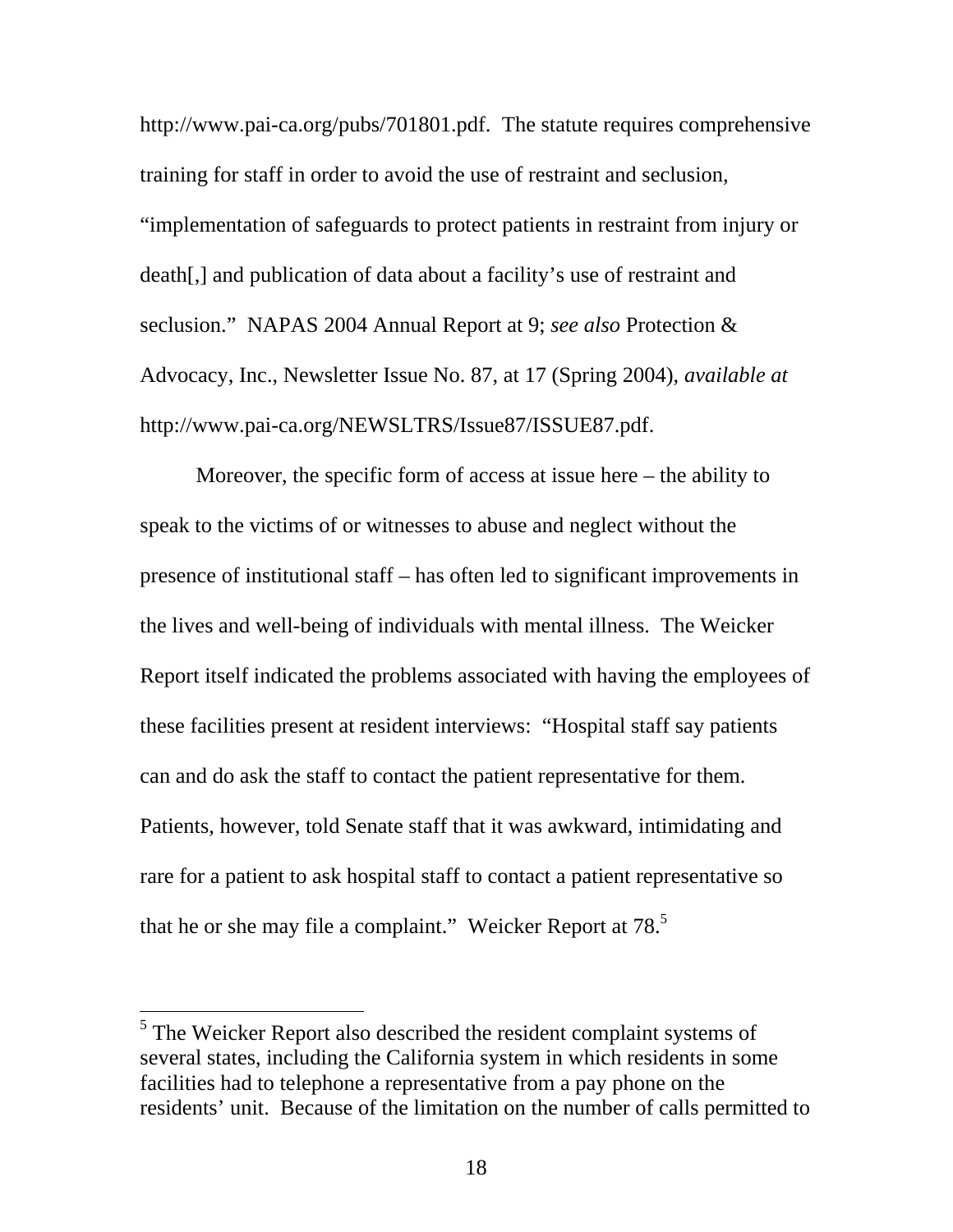Experience since PAIMI's enactment has proven that to be true. For example, the Illinois P&A recently called for the closure of a developmental center housing 200 people with disabilities. *See* Equip for Equality, Press Release, *Equip for Equality Calls for the Closure of the Choate Developmental Center* (Feb. 25, 2005), *available at* http://www.equip forequality.org/news/pressreleases/february\_25\_2005equip\_for\_equa.php. The P&A drafted a report documenting incidents of abuse and neglect ranging from the excessive use of restraint and seclusion to sexual abuse to a failure to provide adequate healthcare. In its report, the P&A stated that "[d]iscussions with residents revealed a culture of fear in which residents are afraid to exercise rights or express their needs for fear of retaliation or being 'tied up.'" Equip for Equality, Special Report, *Clyde Choate Developmental Center: How An Archaic System Results in Tragic Consequences for People with Disabilities* at 5 (2005), *available at* http://www.equipforequality. org/publications/aiu\_choate.pdf.

The residents' fears had a sound basis in reality. In 2002, staff at the center found a resident with bruises all over his body. Three days later, the center staff interviewed residents and staff regarding the incident and

 $\overline{a}$ 

each unit, residents on average were permitted less than two phone calls total per month. *See* Weicker Report at 77-78.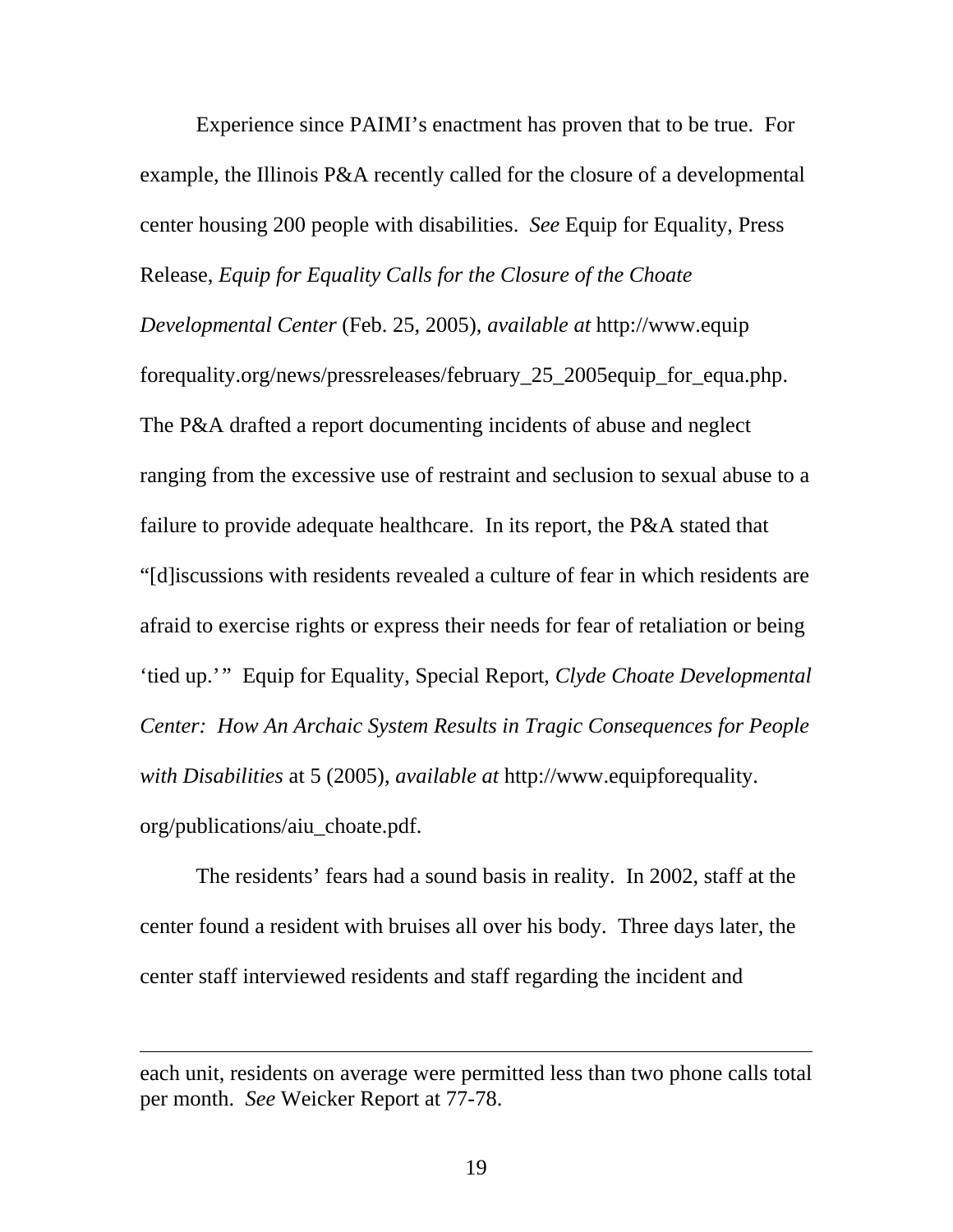learned from three residents that "a staff person hit [the resident] repeatedly with a pole and metal part of a dust mop." *Id*. at 24.

Last year, the staff of Advocacy Inc., the Texas P&A, requested access to a juvenile justice facility that had been the subject of numerous complaints made by former employees regarding mistreatment of juveniles with mental disabilities. *See* Glenda Taylor, *Complaints at Juvenile Facility Investigated*, Kerrville Daily Times, Nov. 20, 2003 ("Taylor, *Complaints at Juvenile Facility*"); Glenda Taylor, *Behind Closed Doors*, Kerrville Daily Times, Jan. 14, 2004 ("Taylor, *Behind Closed Doors*"). Citing the confidentiality of the juveniles and concern about the role of Advocacy Inc., the facility repeatedly blocked the P&A's access to the facility, despite ongoing investigations of the facility by the state. *See* Taylor, *Complaints at Juvenile Facility*; Taylor, *Behind Closed Doors*.

Advocacy Inc. gained access to the facility in January 2004 and opened an investigation that included interviewing witnesses and potential victims within the facility. *See* Zeke MacCormack, *Advocates Gain Access to Lockup: Kerr County Juvenile Facility Will Let Them Investigate Complaints*, San Antonio Express, Jan. 19, 2004. Both the state's and Advocacy Inc.'s investigations continued throughout the spring. The alleged violations at the facility included claims of medical neglect and improper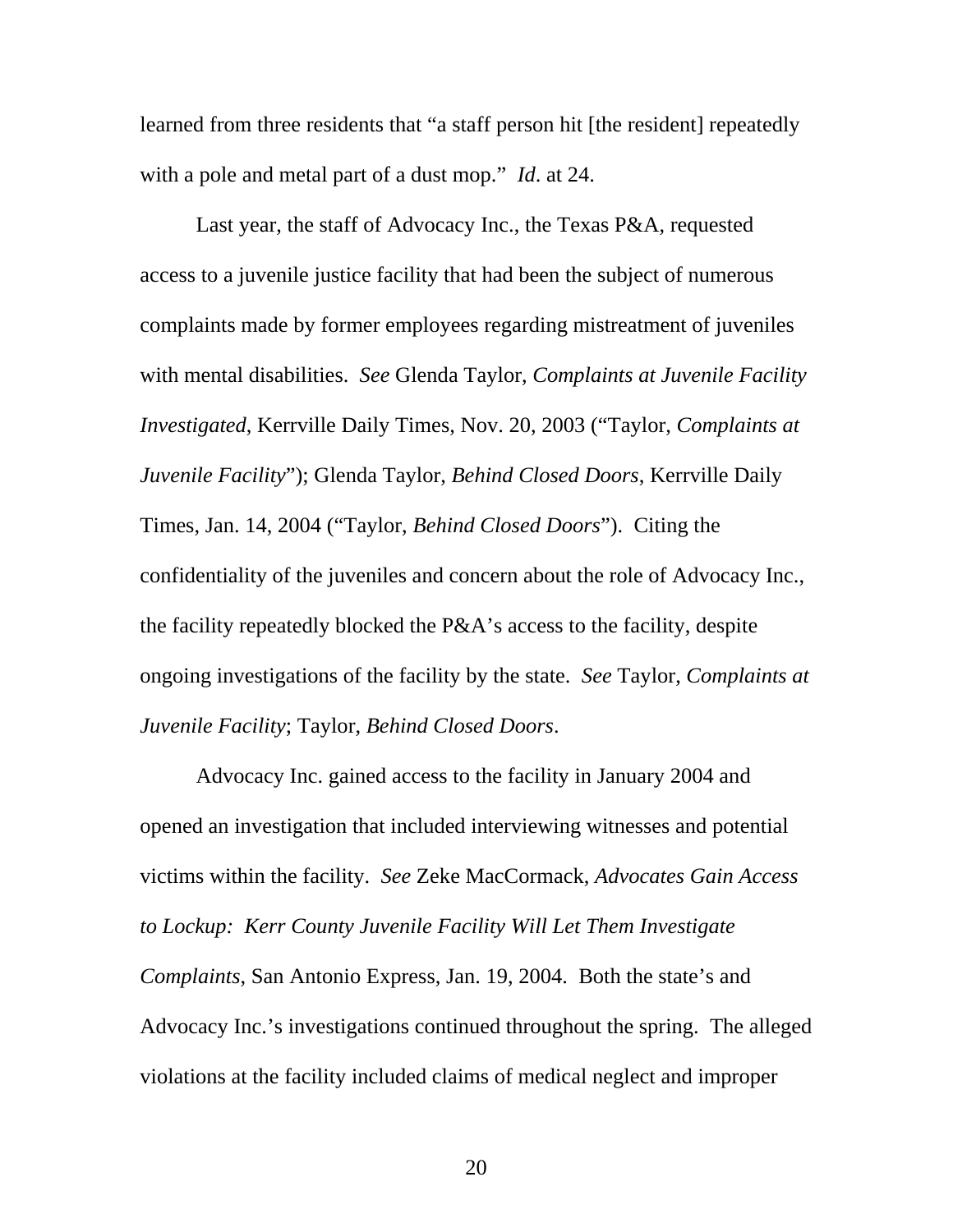restraint. In one case, a former employee claimed that two girls had boils under their arms, which were not treated. In response to a complaint, the "supervisor said the boils were from the deodorant, and then said that this wasn't the Hilton and the girls needed to get over it." Taylor, *Behind Closed Doors* (internal quotation marks omitted).<sup>6</sup> Ultimately, the executive director of the facility, who had initially opposed Advocacy Inc.'s access, resigned and the Texas Juvenile Probation Commission publicly released findings that the facility had violated state rules. *See* Glenda Taylor, *Detention Center Violates State Rules*, Kerrville Daily Times, May 7, 2004.

The Virginia P&A launched an investigation in response to a complaint from a man that his mental health care provider improperly denied him medication and proper medical care. *See* NAPAS 2004 Annual Report at 8. In addition to the review of records and expert reports, the investigation included interviews with dozens of witnesses, including the doctors whom the man complained had misdiagnosed him. *See id*. at 8-9.7

 $\overline{a}$ 

<sup>&</sup>lt;sup>6</sup> Another former employee reportedly observed a boy being "restrained with a belly chain around his waist. A piece of chain that hung down was brought through his crotch area between his legs, and connected in the back. The restraint procedure caused bruising between his legs. It was called a nut restraint." Glenda Taylor, *Witnesses Detail Alleged Abuse*, Kerrville Daily Times, Jan. 15, 2004 (internal quotation marks omitted).

<sup>&</sup>lt;sup>7</sup> The Virginia P&A's report of the investigation can be found on its website. *See* Virginia Office for Protection and Advocacy, *Investigation Report: An Investigation Into the Neglect of SH*, Case No. 02-0354 (Sept. 12, 2003),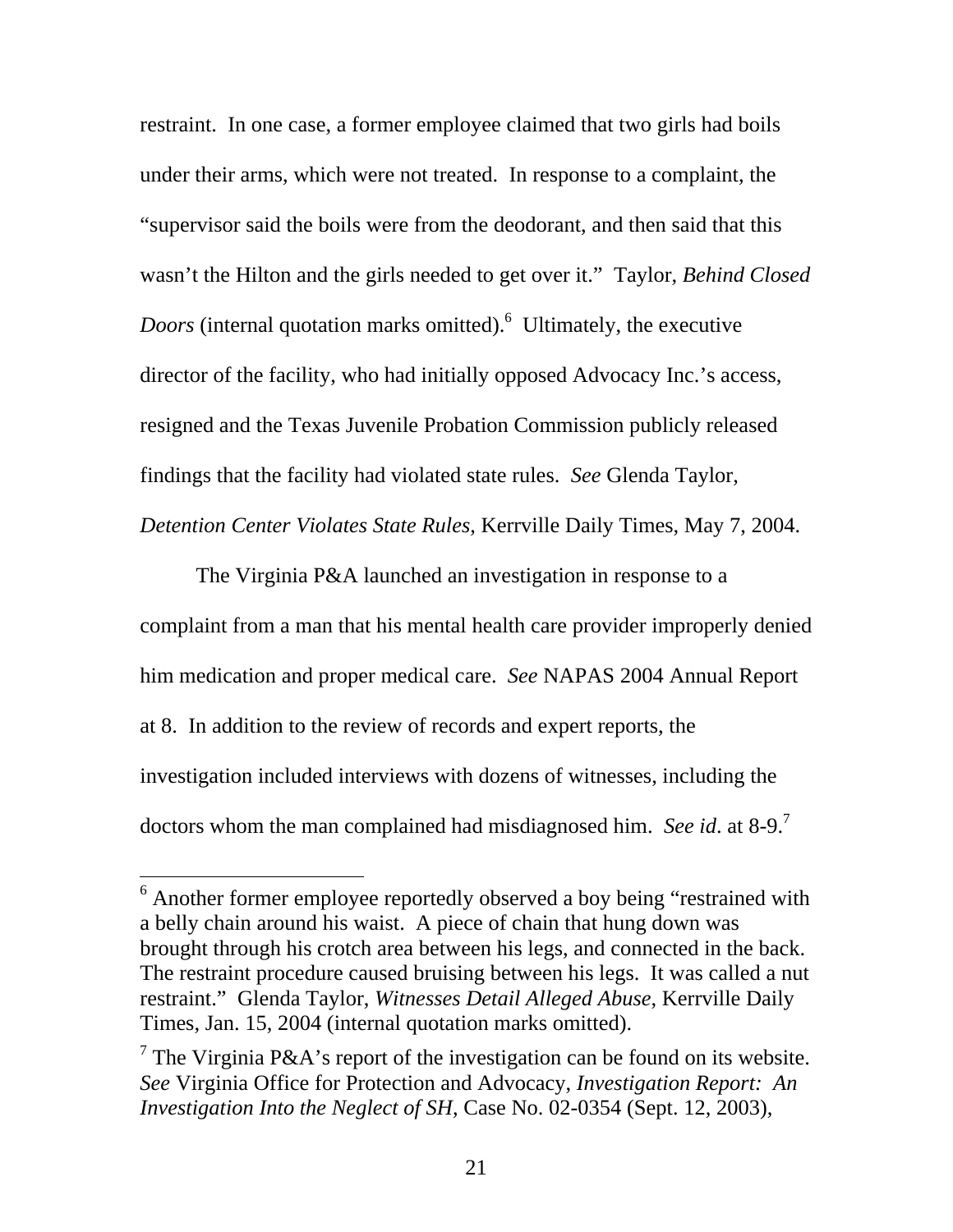The P&A shared its findings with the mental health provider, which sued the P&A in an attempt to keep the findings from being made public. *See id*. at 9.

After successfully contesting the suit, which the mental health provider dismissed on its own, the Virginia P&A published the report. As a result of the P&A's efforts, the service provider "has made changes in the way it treats its clients and the way it supervises its doctors." Virginia Office for Protection and Advocacy, *PAIMI Program Annual Program Performance Report* at 4 (Dec. 30, 2003), *at* http://www.vopa.state.va.us/ Reports/2003%20Reports/PAIMI%20Final%20%20FY%2003.pdf.

In sum, an important element of many successful investigations are the interviews conducted by these agencies. In order to ensure that the information provided to the investigators is accurate and credible, it is vital that investigators be able to talk to victims and witnesses in an environment in which they feel comfortable and are free to speak openly.

 $\overline{a}$ 

*available at* http://www.vopa.state.va.us/Investigations/Neglect %20of%20SH.pdf.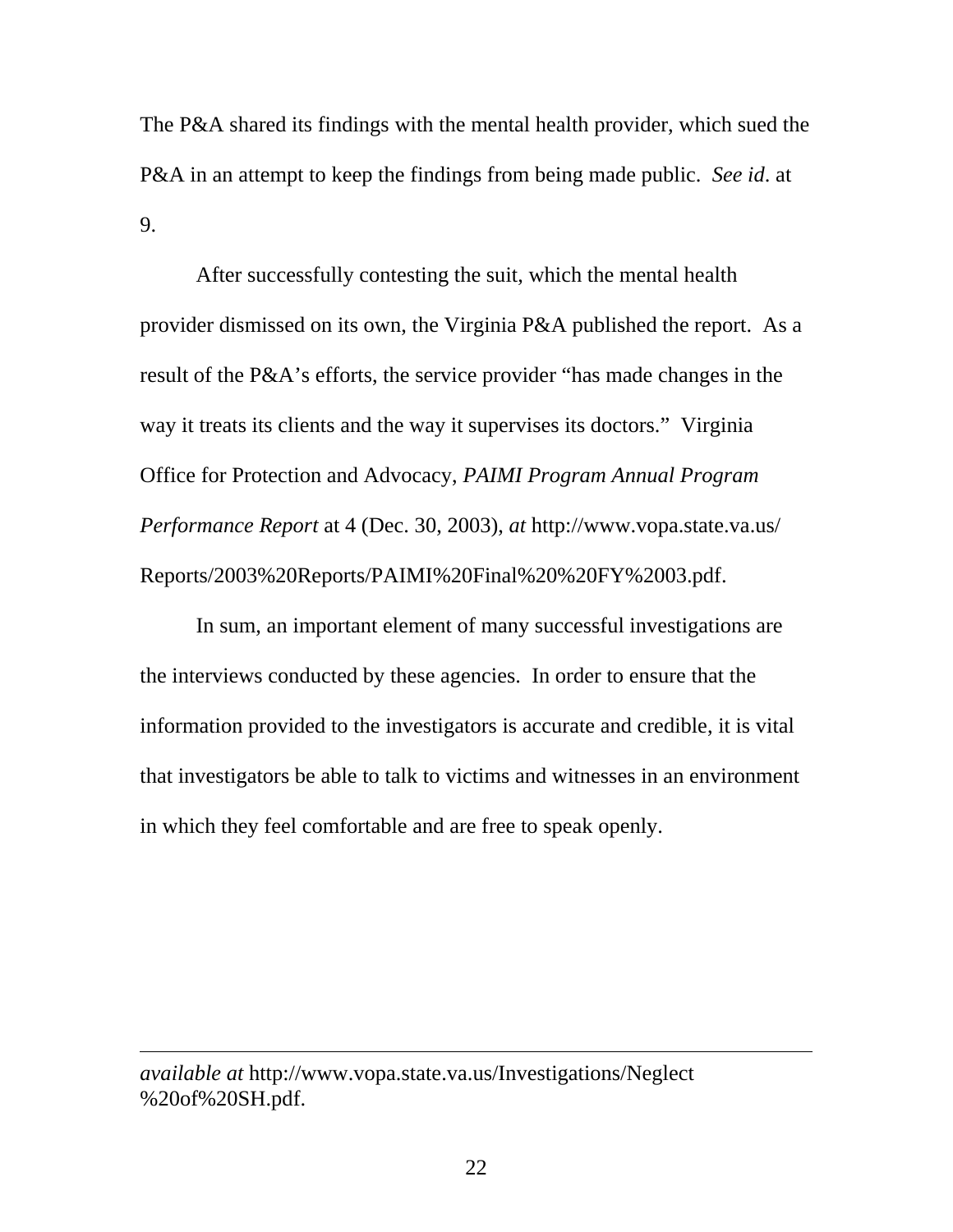### **III. The Facts Of This Case Provided An Ample Basis For The Iowa P&A To Exercise Its Congressionally Mandated Powers To Ensure The Safety And Well-Being Of Individuals With Mental Illness**

The facts of this case fully demonstrate the significant public interest served by the access authority provided by PAIMI. The Iowa P&A undertook its investigation in order to protect an extremely vulnerable population – children with mental illness – from the potential for significant threats to their health and safety.

In particular, information that a resident has run away is significant because it is often an indication of mistreatment or neglect at a facility. As Congress heard during the PAIMI hearings, the boy who repeatedly ran away from his New Mexico state hospital in Las Vegas, Nevada, did so because he had been severely abused. *See* Senate Hearings at 413. Running away in that case was indicative of a larger problem that a P&A would have uncovered had it investigated the circumstances surrounding the young man's attempts to run away.

Likewise, in Illinois, as part of an ongoing, comprehensive investigation of a state-run developmental disabilities institution, the P&A reported a November 2000 incident in which a resident was able to wander away due to a "series of errors by multiple staff and the lack of facility procedures to address the availability of keys, securing of doors, use of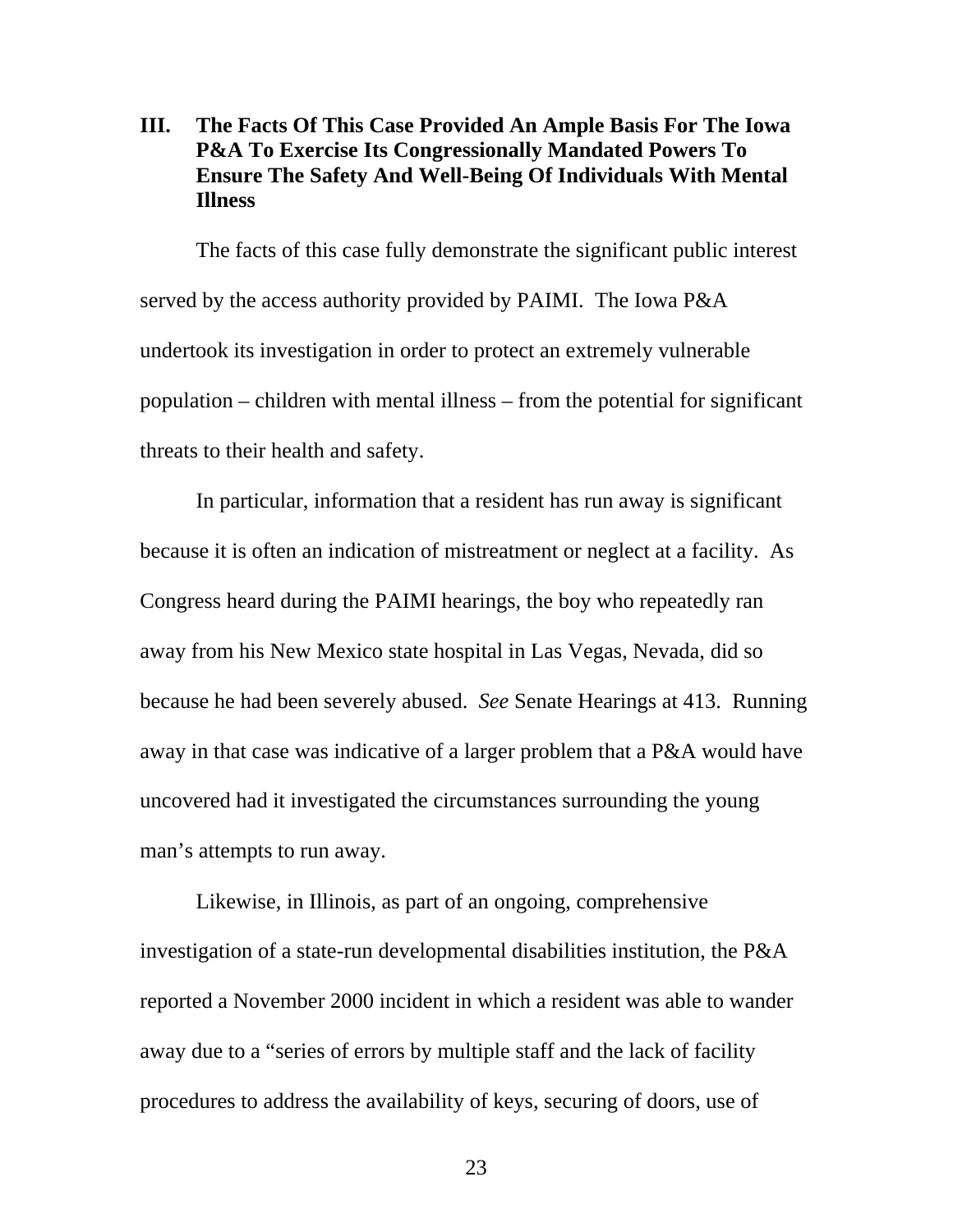alarms, supervision of residents, and staff accountability." Equip for Equality, Abuse Investigation Unit, *Report: Lincoln Developmental Center*  – *The Politics of Closing a State Institution: Vulnerable People Fall Victim to Special Interests* at 4, *available at* http://www.equipforequality.org/ publications/aiu\_lincoln.pdf.

Although the resident was returned to the home unharmed the next day, the resident's ability to run away was indicative of the systemic failures found in the home and described throughout the report. *See id*. The P&A called for the facility's closure as a result of its investigation, leading the Governor of Illinois to downsize the facility and invest substantial funds in order to build new structures at the facility. *See* Equip for Equality, Press Release, *Equip for Equality Response to Governor Ryan's Press Release (February 4, 2002) on Lincoln Developmental Center* (Feb. 4, 2002), *available at* http://www.equipforequality.org/news/pressreleases/feb\_ 4\_02equip\_for\_equality\_res.php.

But there is also a substantial risk of harm faced by individuals with mental illness who run away from treatment facilities once they leave. These individuals typically find themselves on the street without any access to needed services and without the stability gained through appropriate discharge planning. Thus, allowing these residents to run away from a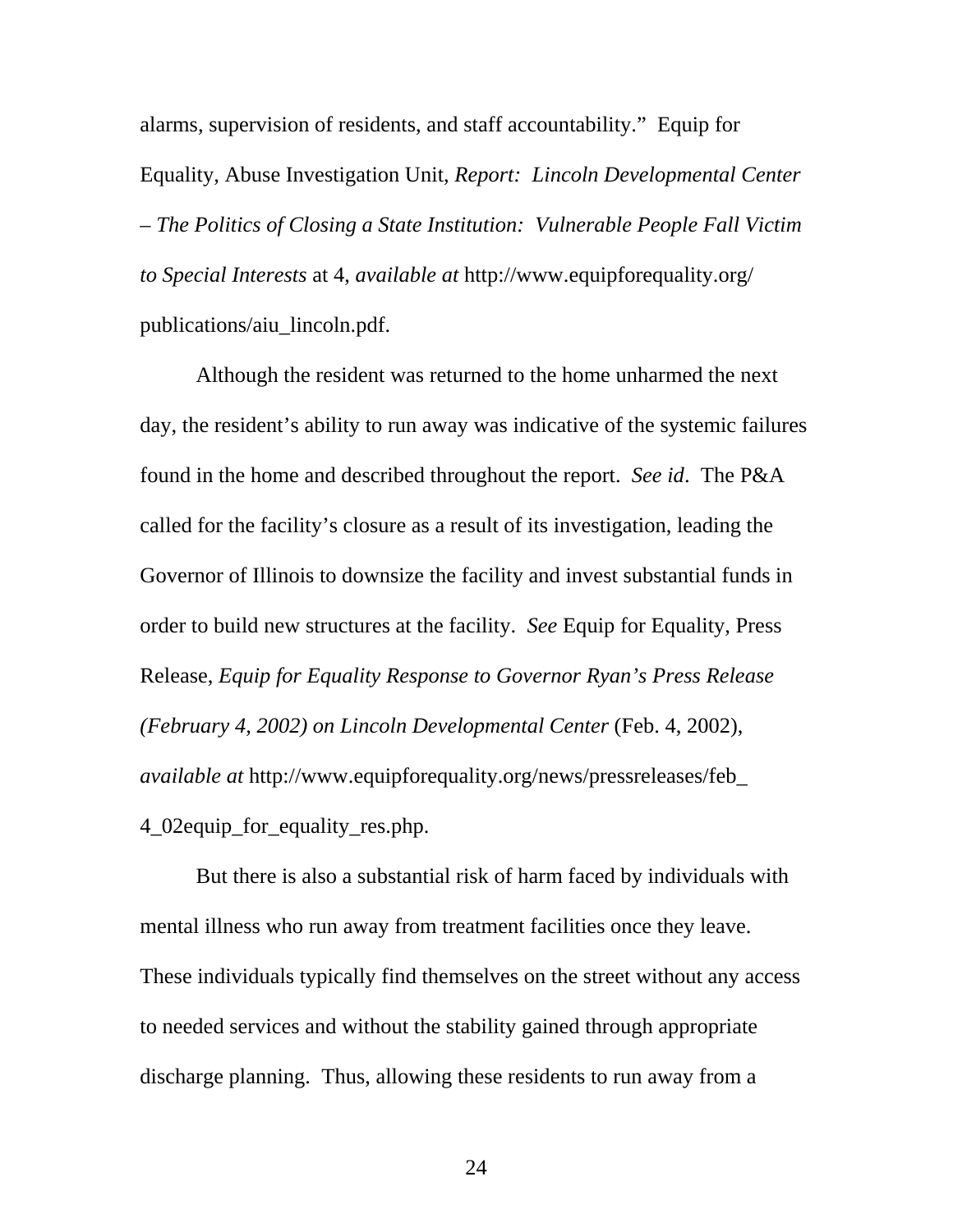facility is often an incident of neglect itself. Indeed, in a 2004 report documenting the unlawful conditions at Metropolitan State Hospital in Norwalk, California, the United States Department of Justice ("DOJ") listed incidents of "elopement" or "attempted elopement" among the "harmful incidents" to which residents were frequently exposed. *See* Letter from R. Alexander Acosta, Ass't Attorney General, Civil Rights Division, U.S. Dep't of Justice, to Gov. Arnold Schwarzenegger, State of California, Re: Metropolitan State Hospital, Norwalk, California, at 37 (Feb. 19, 2004), *available at* http://www.usdoj.gov/crt/split/documents/metro\_hosp\_find let.pdf. The DOJ discussed elopement along with several other "risk factors" – including suicidal and homicidal tendencies – from which it determined that the hospital failed to protect its residents. *Id*. at 6-7, 36-37. The DOJ stated, in response to these findings, that, "[i]n general, Metropolitan lacks an adequate procedure to identify or track patterns of high-risk behavior or to establish thresholds to ensure early and timely intervention to reduce ongoing risk." *Id*.

The DOJ was well aware that running away poses a substantial risk of harm to residents with mental illness and noted that risk as part of its assessment of the failures of this hospital in caring for these individuals. If a P&A learns that a resident has run away from a treatment facility, then, like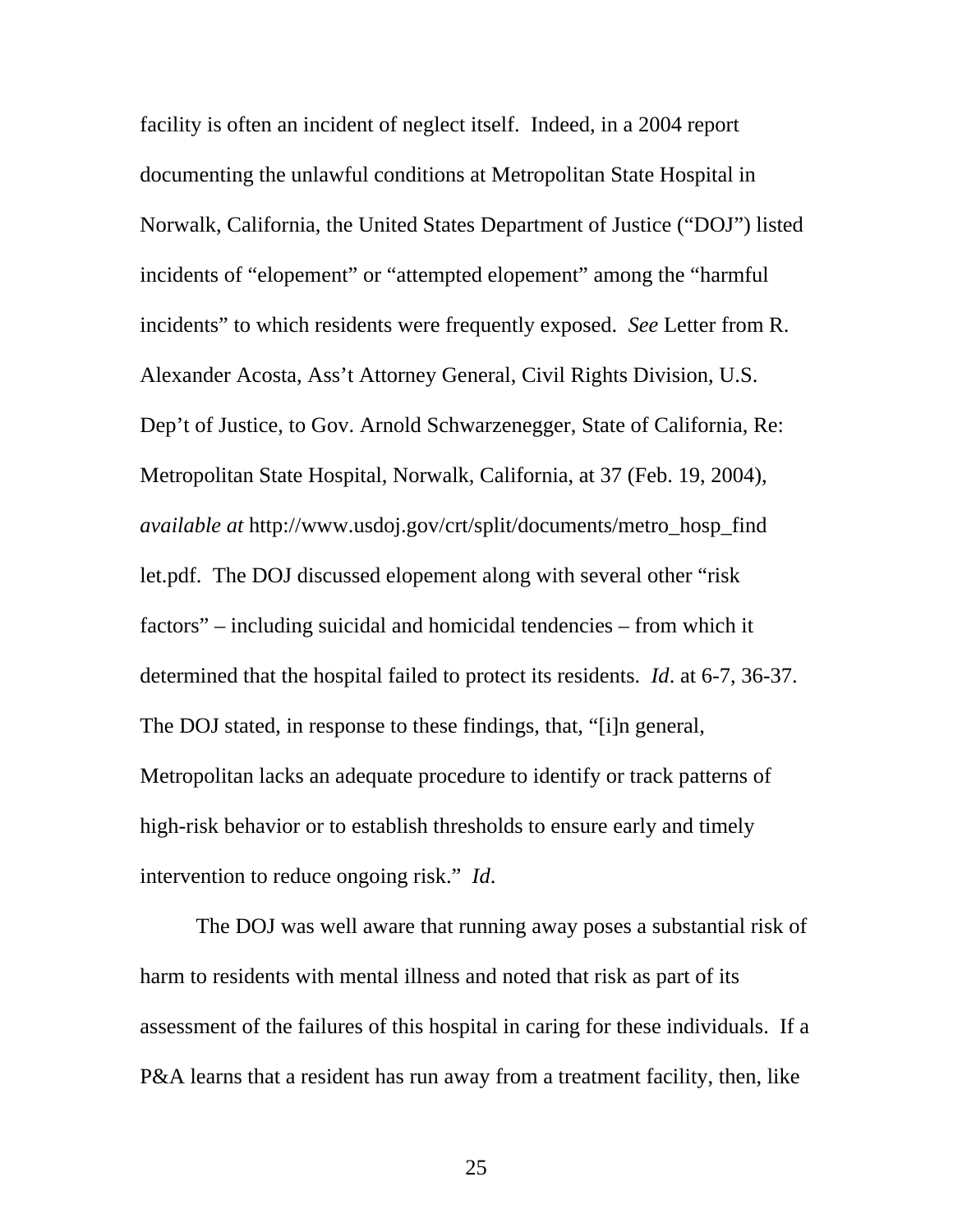the DOJ, the P&A is immediately aware that an incident has occurred from which the resident faces a risk of harm and from which the facility potentially failed to protect the resident.

Those conclusions are confirmed by the expert report prepared by Clarence J. Sundram and recently provided to appellants in the district court proceedings. Mr. Sundram is a former Chairman and CEO of the New York State Commission on Quality of Care of the Mentally Disabled, has testified before congressional committees on the problems of patient abuse in institutions, and has served as an expert consultant for the DOJ. His report found that the report of a runaway child from Tanager, itself, "was ample, in light of the P&A's knowledge and experience, to provide 'probable cause' within the meaning of the law to authorize an investigation to determine whether abuse or neglect had in fact occurred in this case." Expert Report of Clarence J. Sundram at 8 (Mar. 2005)*.* As Mr. Sundram explained, the report of the runaway, and his likely death as a result of leaving the facility, raised the obvious question as to how a child in "an extremely structured therapeutic environment" could have been endangered in this manner, and required thorough investigation. *Id.* 

In sum, based on the accumulated experience of agencies charged with the responsibility of protecting a vulnerable population, the knowledge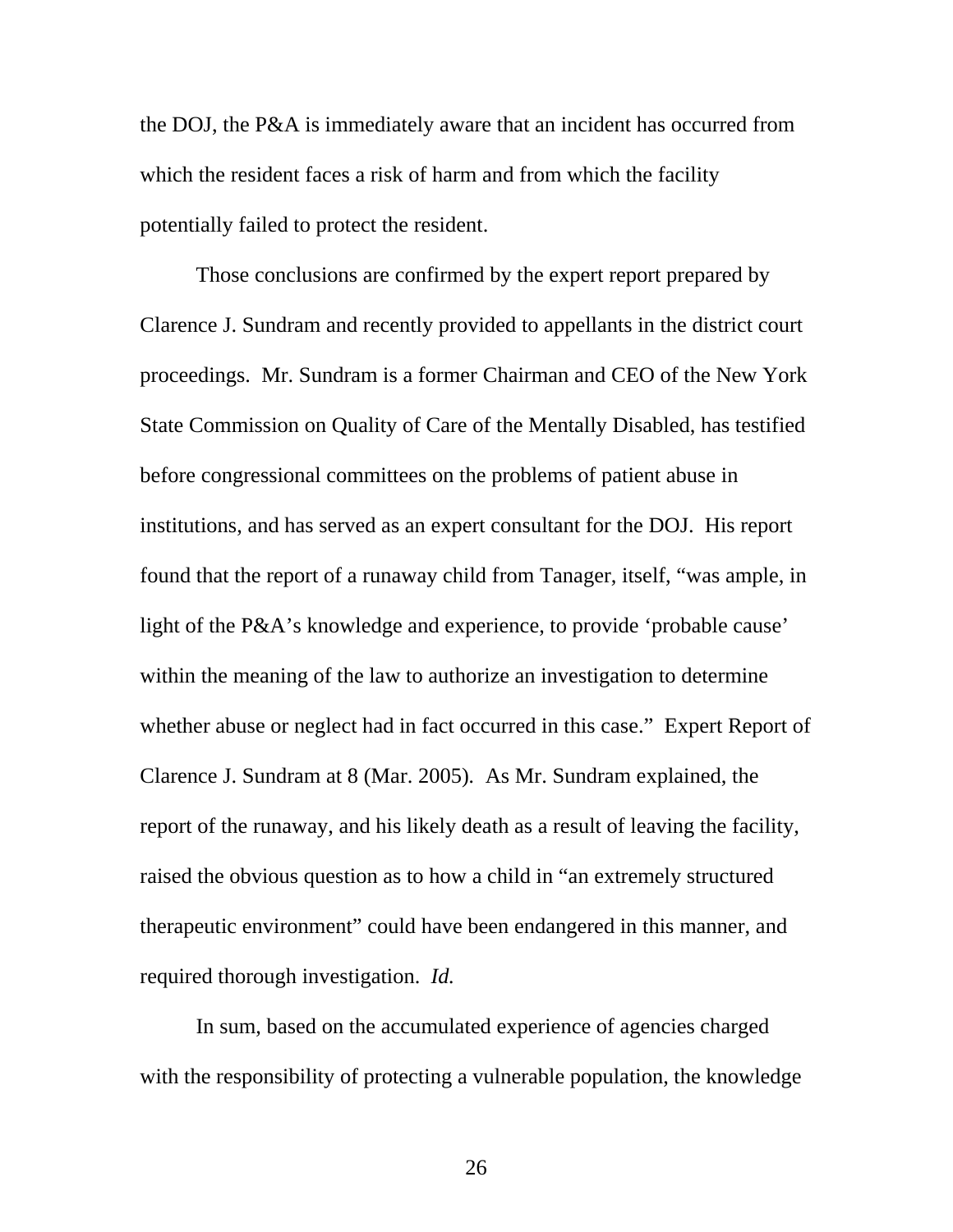that a resident with mental illness has run away from a treatment facility and died is indicative, and in some cases is an example, of the abuse and neglect from which Congress sought to protect these individuals when it passed PAIMI. Such information frequently sets off a P&A's investigation. Many incidents resulting in serious harm to individuals with mental illness could pass unreported and unremedied if P&As were unable to investigate facilities based on situations known to be potentially hazardous or the result of abuse and neglect.

### **CONCLUSION**

Because individuals with mental illness continue to be abused and neglected by the people who are entrusted with their care, PAIMI remains a vital tool for protecting the rights of these citizens. Without the access authority provided by PAIMI, the P&As would simply be unable to gather enough information adequately and effectively to document the abuse and neglect that individuals with mental illness suffer daily. For all of the reasons set forth above, amici urge this Court to affirm the decision of the district court.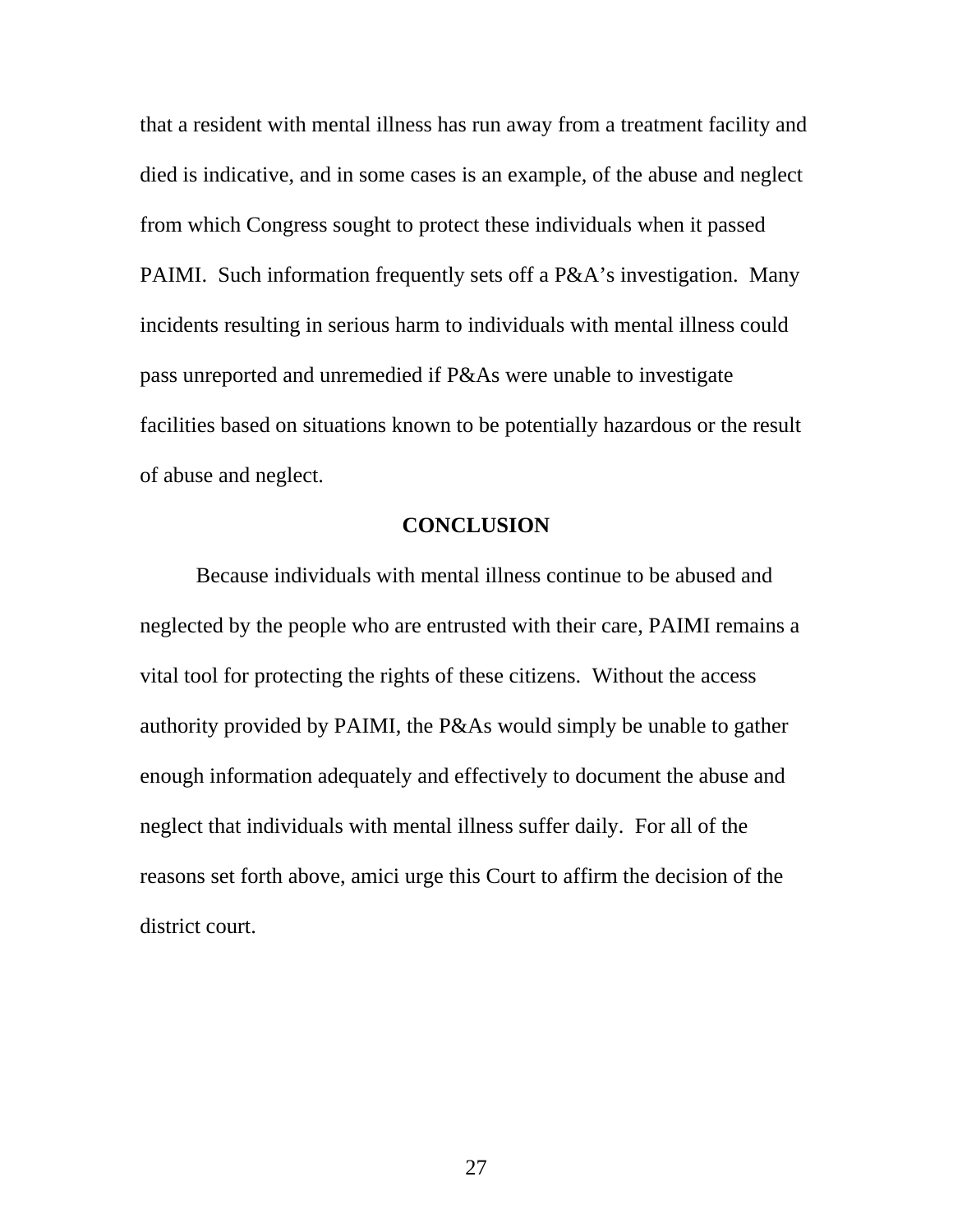Respectfully submitted,

Joan A. Magagna Deputy Executive Director for **Legal Services** National Association of Protection & Advocacy Systems, Inc. 900 Second Street, N.E., Suite 211 Washington, D.C. 20002 Tel: (202) 408-9514, Ext. 114 TTY: (202) 408-9521 Fax: (202) 408-9520

**Counsel for Amicus National** Association of Protection & Advocacy Systems, Inc.

Date: May 18, 2005

Sean A. Lev Mary Ann McGrail Kellogg, Huber, Hansen, Todd, Evans & Figel, P.L.L.C. 1615 M Street, N.W., Suite 400 Washington, D.C. 20036 Tel: (202) 326-7900 Fax: (202) 326-7999

Counsel for Amici National Association of Protection & Advocacy Systems, Inc., the American Association on Mental Retardation, The ARC of the United States, the Federation of Families for Children's Mental Health, the National Alliance for the Mentally Ill, the National Association of Councils on Developmental Disabilities, and the National Mental Health Association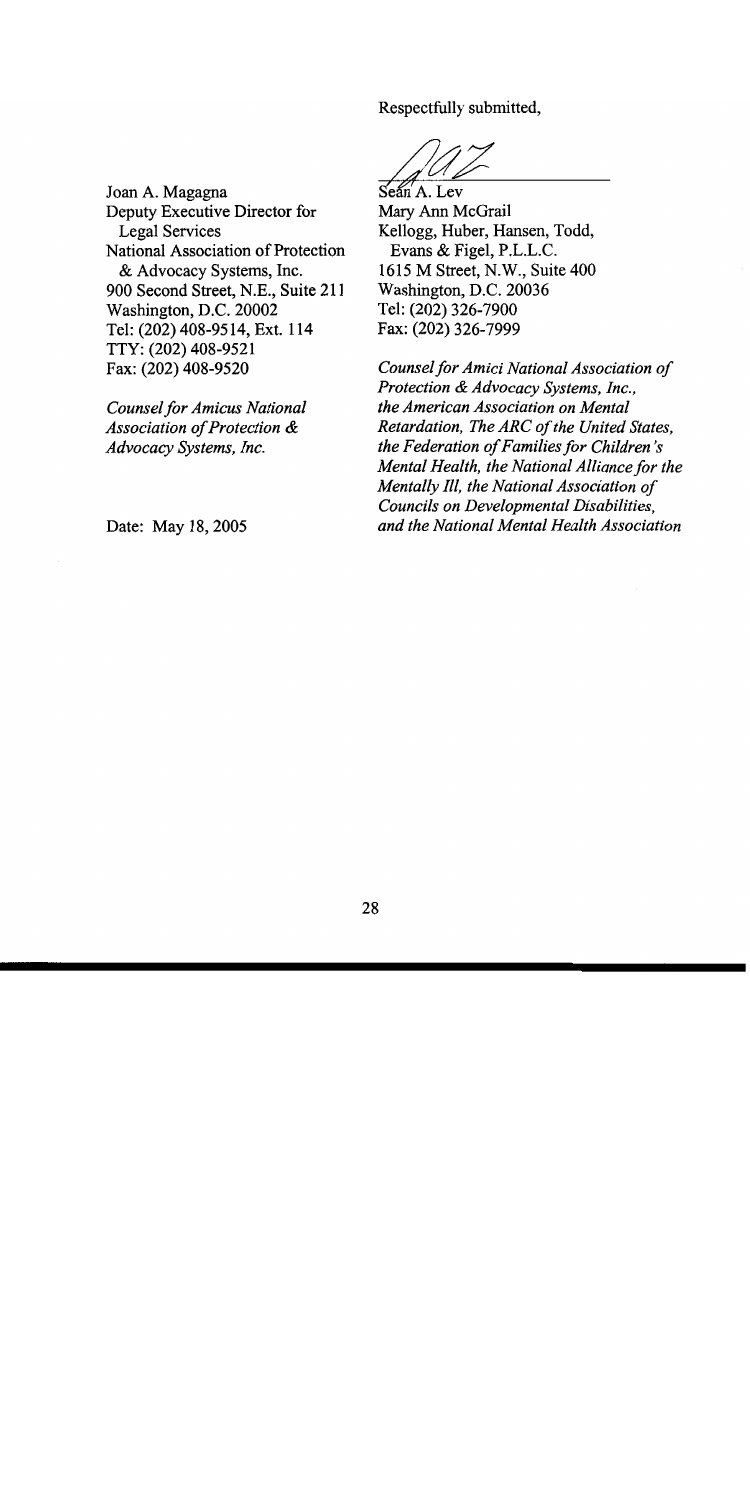#### **CERTIFICATE OF COMPLIANCE**

Pursuant to Federal Rule of Appellate Procedure  $32(a)(7)(C)$ , the undersigned certifies that this brief complies with the applicable typevolume limitations of Federal Rule of Appellate Procedure 32(a). This brief was prepared using a proportionally spaced type (Times New Roman, 14 point). Exclusive of the portions exempted by Federal Rule of Appellate Procedure  $32(a)(7)(B)(iii)$ , this brief contains 5,750 words. This certificate was prepared in reliance on the word-count function of the word-processing system (Microsoft Word 2000) used to prepare this brief.

I also certify that the CD-ROM containing the full text of the foregoing brief has been scanned for viruses and, to the best of our ability and technology, is virus-free.

Mill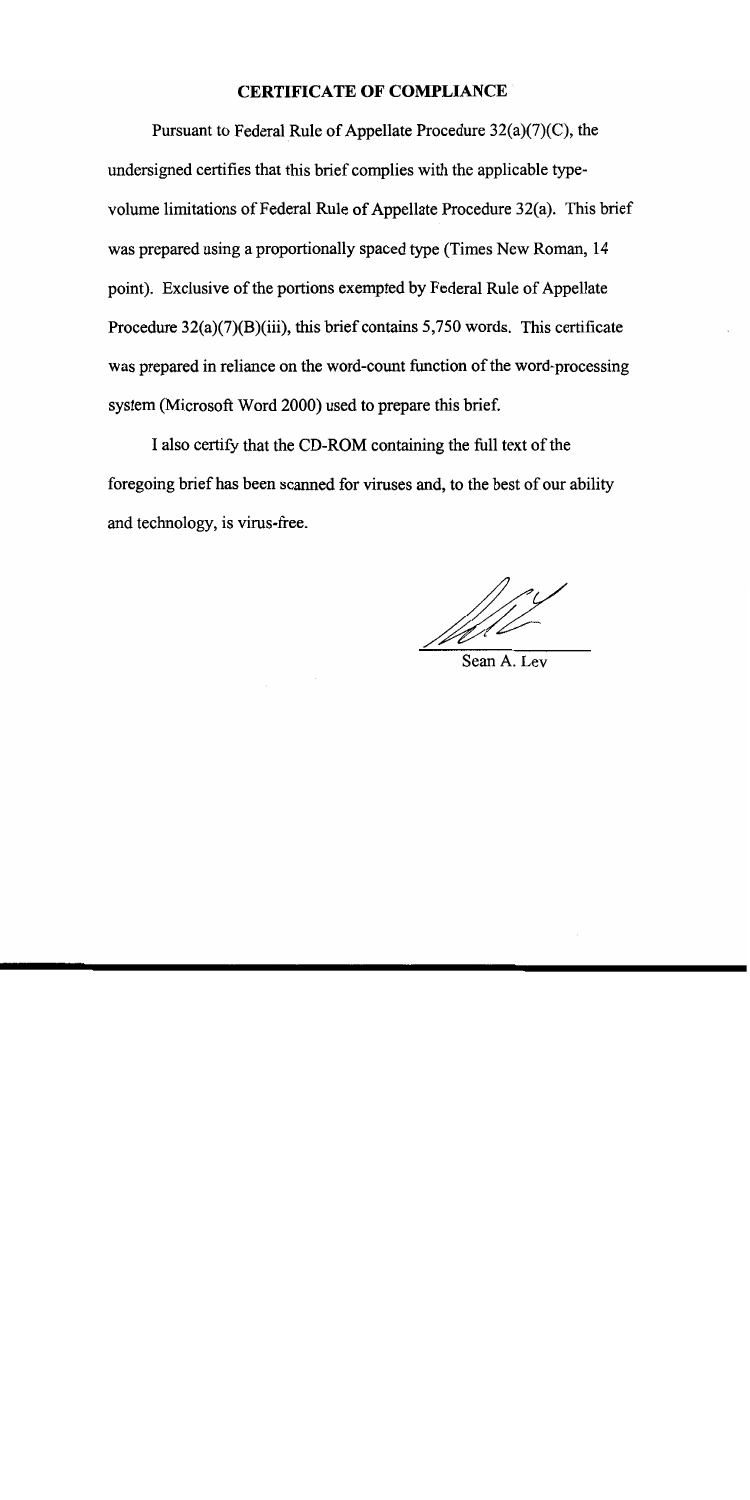#### **CERTIFICATE OF SERVICE**

I hereby certify that, on May 17, 2005, I served the foregoing **Brief of the National Association of Protection and Advocacy Systems, Inc., the American Association on Mental Retardation, The Arc of the United States, the Federation of Families for Children's Mental Health, the National Alliance for the Mentally Ill, the National Association of Councils on Developmental Disabilities, and the National Mental Health Association As Amici Curiae in Support of Plaintiff-Appellee Urging Affirmance** upon counsel listed below by overnight mail to:

Sharon K. Malheiro Heather Lee Palmer Davis Brown 666 Walnut Street, Suite 2500 Des Moines, Iowa 50309 (515) 288-2500 Sharon.Malheiro@lawiowa.com

Vernon P. Suires Melissa Weets Anderson Bradley & Riley 2007 First Avenue, S.E. Cedar Rapids, Iowa 52406-2804 (319) 363-0101 vsquires@bradleyriley.com

Samuel R. Bagensos Washington University School of Law One Brookings Drive St. Louis, Missouri 63130 (314) 935-9097 srbagenstos@wulaw.wustl.edu

Peter D. Keisler Charles W. Larson, Sr. Mark Stern Alisa B. Klein Attorneys, Appellate Staff Civil Division, Room 7235 U.S. Department of Justice 950 Pennsylvania Avenue, N.W. Washington, D.C. 20530-0001 (202) 514-5089